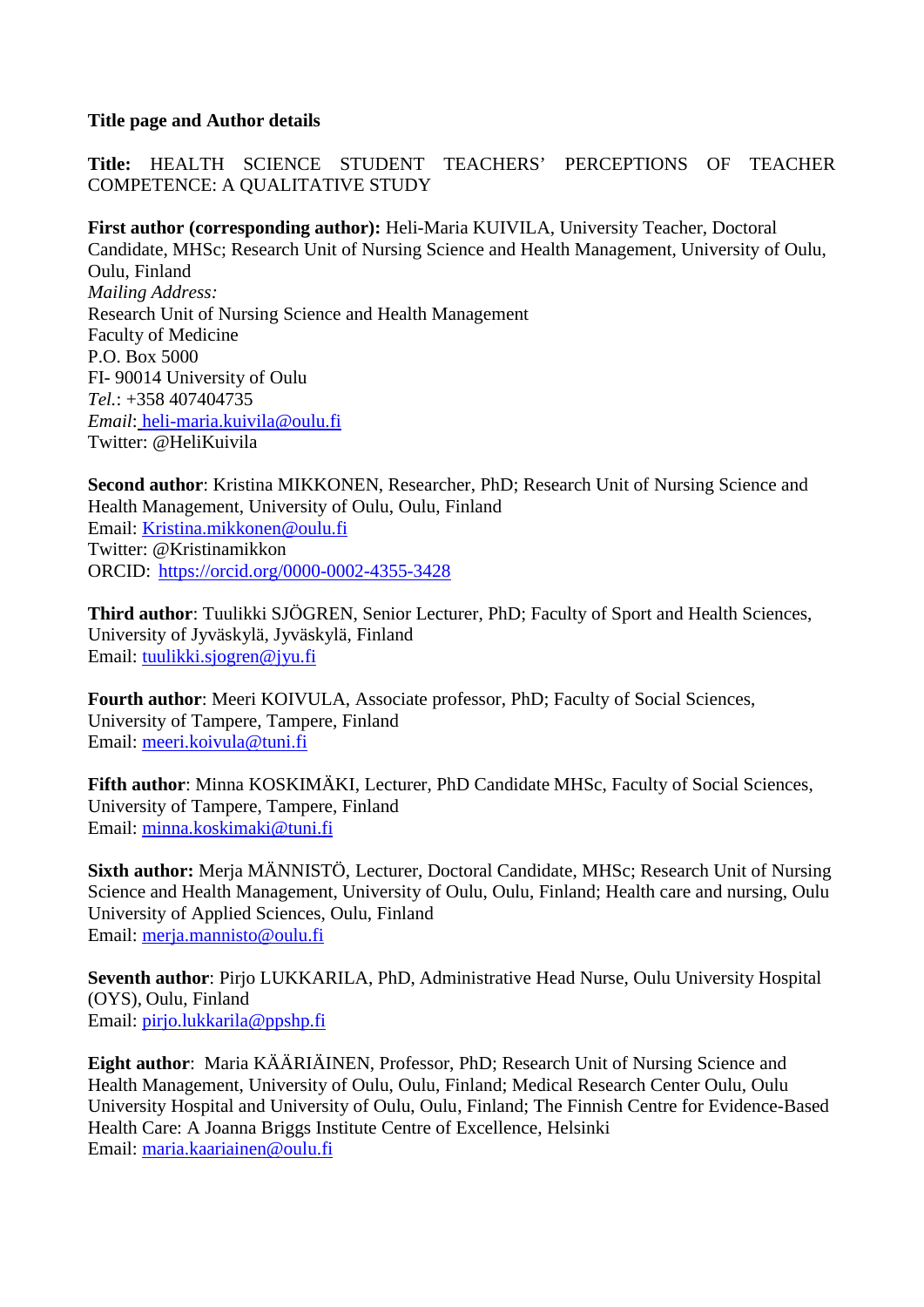**Funding Source:** Not applicable

**Conflict of Interest:** No conflict of interest.

**Ethical Approval:** The University of Jyväskylä provided a statement (12.12.2017) that the planned research was ethically acceptable.

**Acknowledgement:** We would like to acknowledge the contact persons for their significant help during the data collection phase. We would like to thank the student teachers for taking the time to participate in the interviews.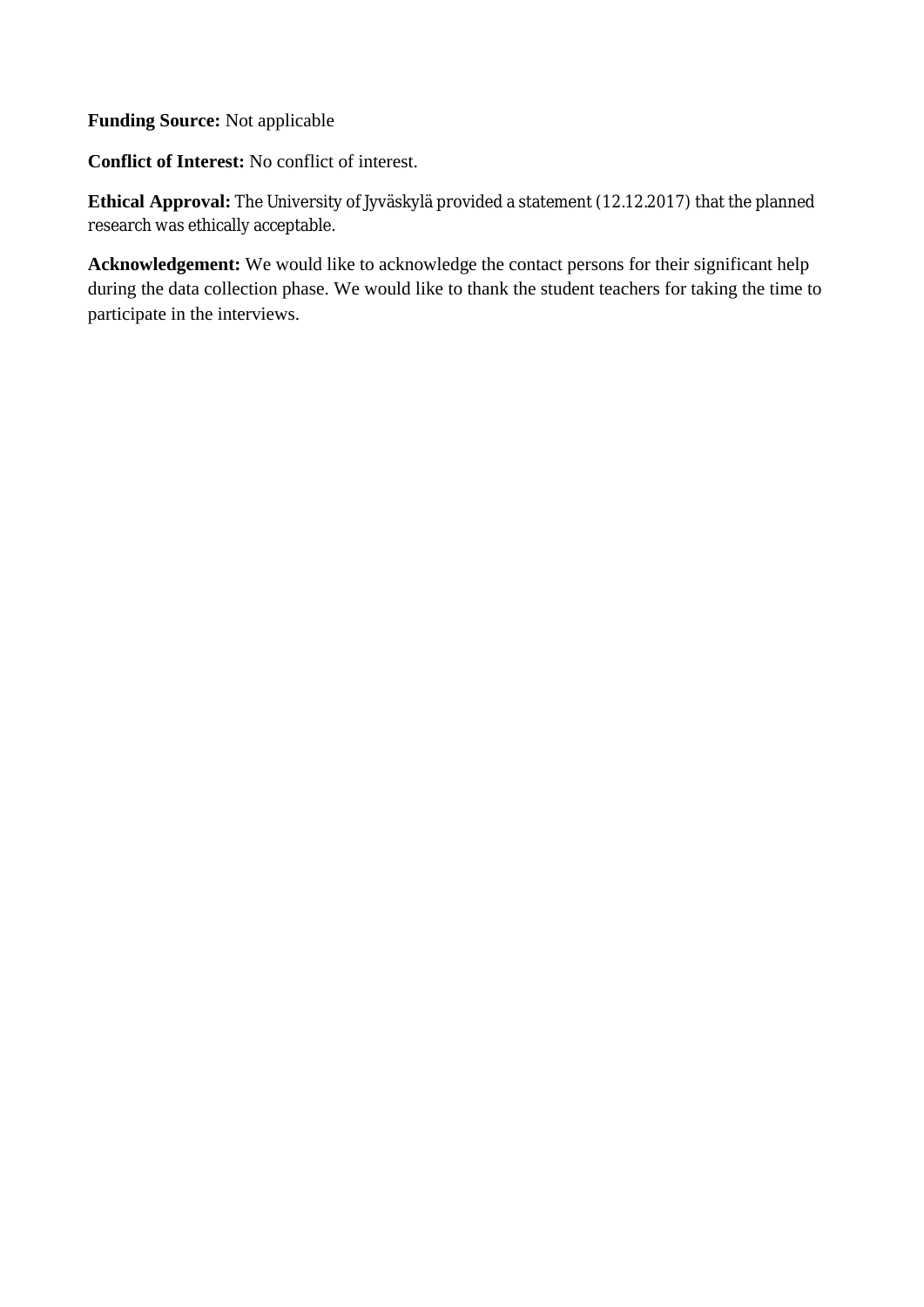# HEALTH SCIENCE STUDENT TEACHERS' PERCEPTIONS OF TEACHER COMPETENCE: A QUALITATIVE **STUDY**

### **Abstract**

Background. Health science teacher competence is multifaceted and continuously changing according to national and international healthcare standards. Organizational restructuring and emphasis on cost effectiveness is changing the scope of health science teachers' practical work and their role in healthcare (worldwide).

Aim. This study aimed to describe student teachers' perceptions of the competencies needed to work as an educator in the healthcare field. Objective of study was to gain new knowledge which can be used in the development of teacher education programs in nursing science and to define a broader definition of the health science educators.

Methods. A qualitative study was conducted. Data were collected from 23 Finnish students completing a master's degree in teaching in the healthcare context using focus group interviews. The data were analyzed by inductive content analysis.

Results. The student teachers identified eight main categories of teacher competence: leadership and management competence; evidence-based practice competence; subject competence; ethical competence; pedagogical competence; collaboration competence; internationalization competence; and continuous professional development competence.

Conclusion. Thisstudy identified essential teacher competencies that can be evaluated among students to develop health science teacher curricula. The findings can be used in follow-up studies or comparative research to investigate competence differences between novice and experienced teachers.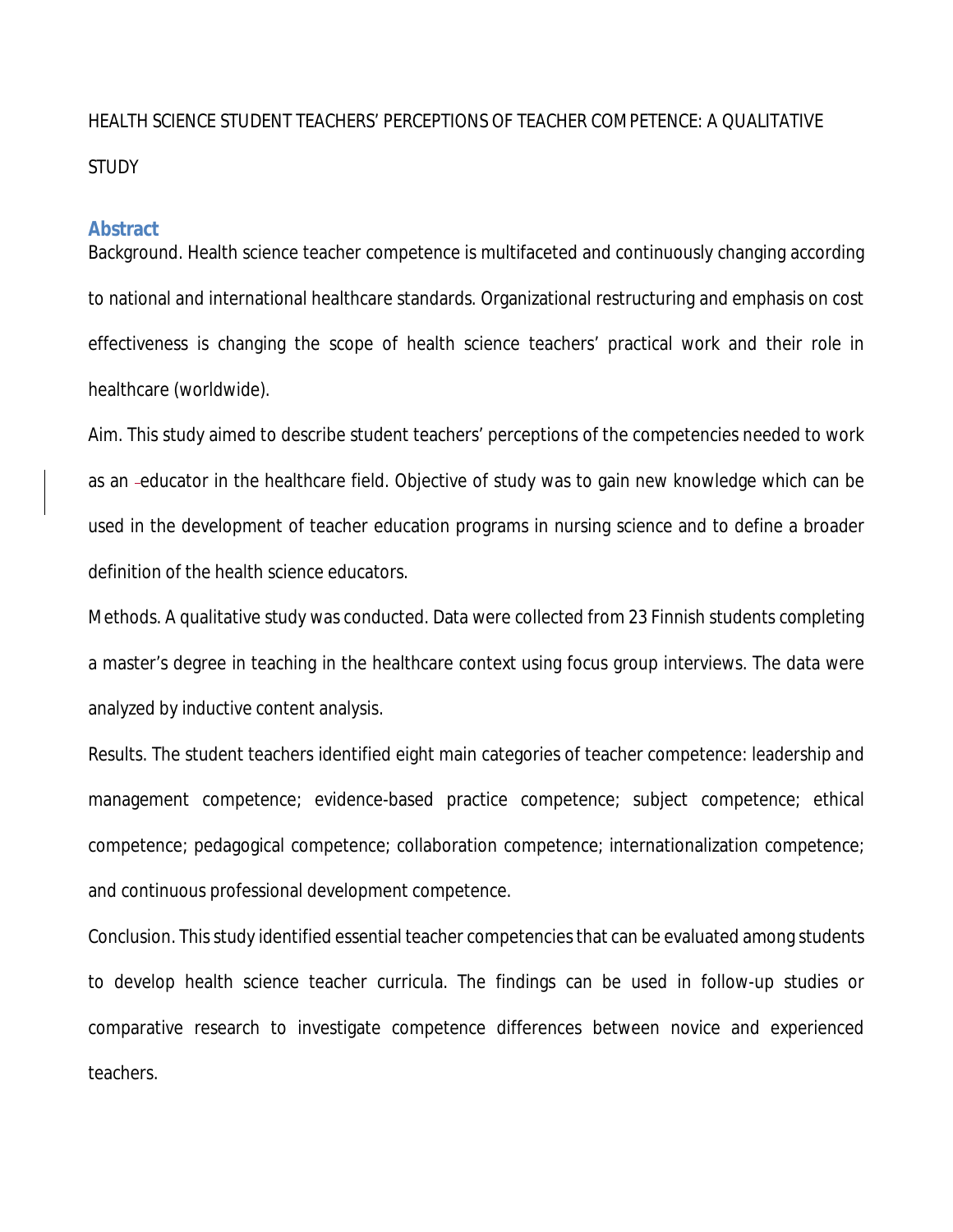**Key words:** Competence, Education, Health sciences, student teacher, Teacher, Teacher degree program

# **Introduction**

The concept of competence can be considered to encompass an individual's knowledge, skills, abilities, attitudes and experiences (Delamare Le Deist and Winterton, 2005). Competence can be defined as the successful completion of individual tasks and functions, or alternatively, as specific knowledge and individual solutions based on basic generic capabilities. Competence means that a person can combine a variety of skills or functions depending on the situation in which they work. The ability to perform certain functions always requires some combination of knowledge, skills, dispositions and values(Gonzi 2013). This unique set of attributes – which is both developmental and context-dependent – enables a person to accomplish the tasks and goals that exist at an expected level of performance (Epstein and Hundert, 2002).

Professional competence covers the habitual and calculated use of communication, knowledge, technical skills, reasoning, emotions, and values to benefit the individual as well as the community in which they work. Competence in the professional context also includes the ability to manage ambiguous problems, tolerate uncertainty, and make decisions with limited information (Epstein and Hundert, 2002; Delamare Le Deist and Winterton, 2005). The presence of different definitions for the concept of competence has led to the challenge of trying to conclude what competence really is. At present, it seems unlikely that there ever will be a universally acceptable definition for competence (Garside and Nhemachena, 2013).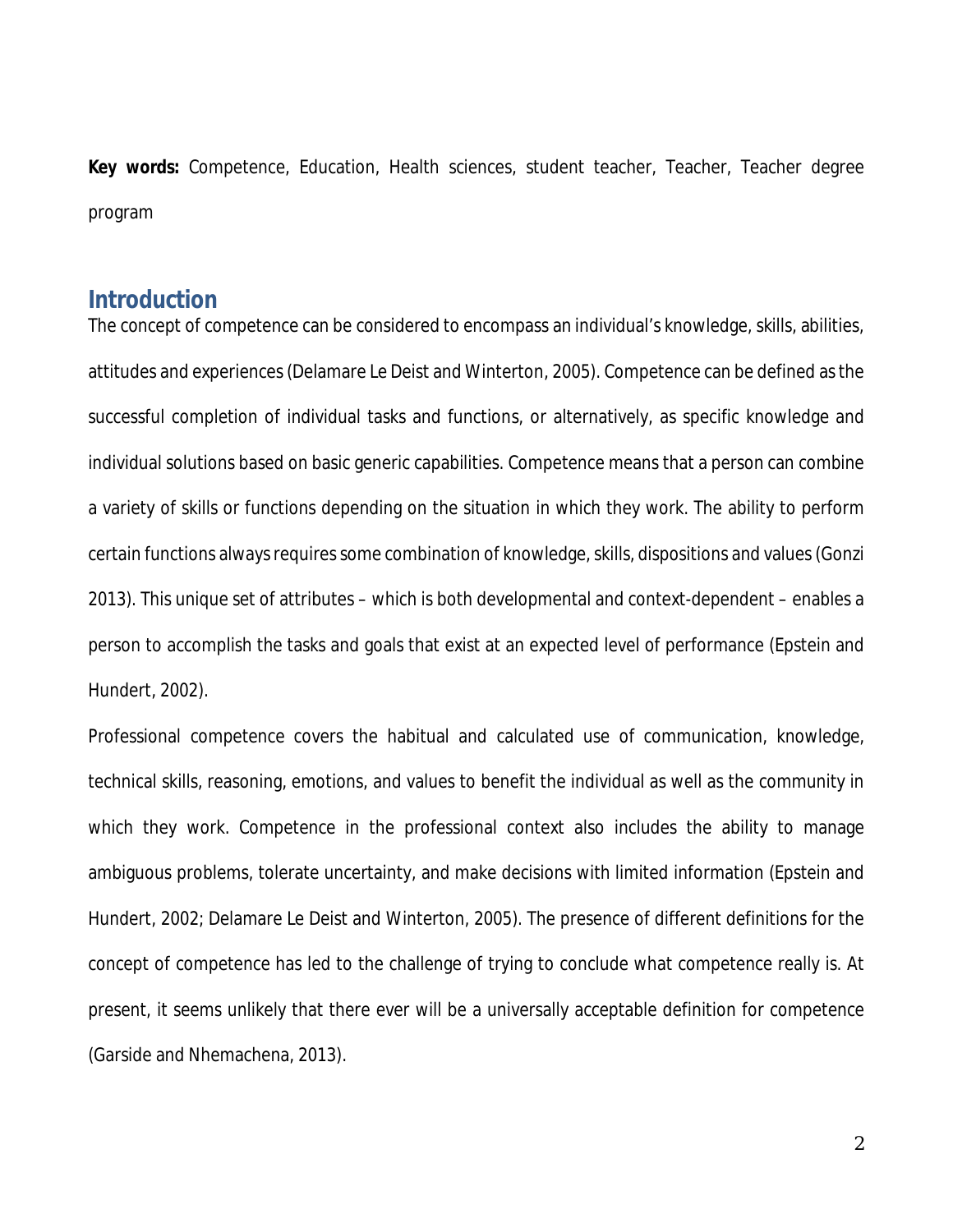The World Health Organization has characterized the core competencies of nursing educators divided into eight domains including: (1) ability to understand educational theories, and principles and models of curriculum design related to health education and adult learning; (2) ability to design, implement, monitor and manage curricula based on best available evidence; (3) ability to maintain current knowledge and skills in theory and practice; (4) ability to develop critical inquiry, conduct research and utilize findings to identify problems and solve them; (5) ability for effective communication and teamwork, and interdisciplinary collaboration enhancing partnership among health education and clinical practice professionals; (6) ability to demonstrate professionalism including legal, ethical and professional values in developing nursing education policies, procedures and decision making; (7) ability to monitor and evaluate educational programmes, curricula and student learning with differing methods; (8) ability to manage, lead and create educational programmes and shape the future of education institutions (WHO, 2016).

In the American League for Nursing (2012) the educator's competence has been described from a more student- or person-centered perspective. It includes the educator's ability to facilitate student learning and the achievement of desired cognitive, affective, and psychomotor outcomes. It involves learner development and socialization; the ability to use assessment and evaluation strategies in different settings and domains of learning; ability to participate in curriculum design and evaluation, and to function as a change agent and leader creating a preferred future for nursing education and nursing practice; ability to pursue continuous quality improvements in the role of a nurse educator, engage in scholarship, and the ability to act within the educational environment (The American National League for Nursing, 2012; Christensen and Simmons, 2019). Teachers need to possess versatile knowledge in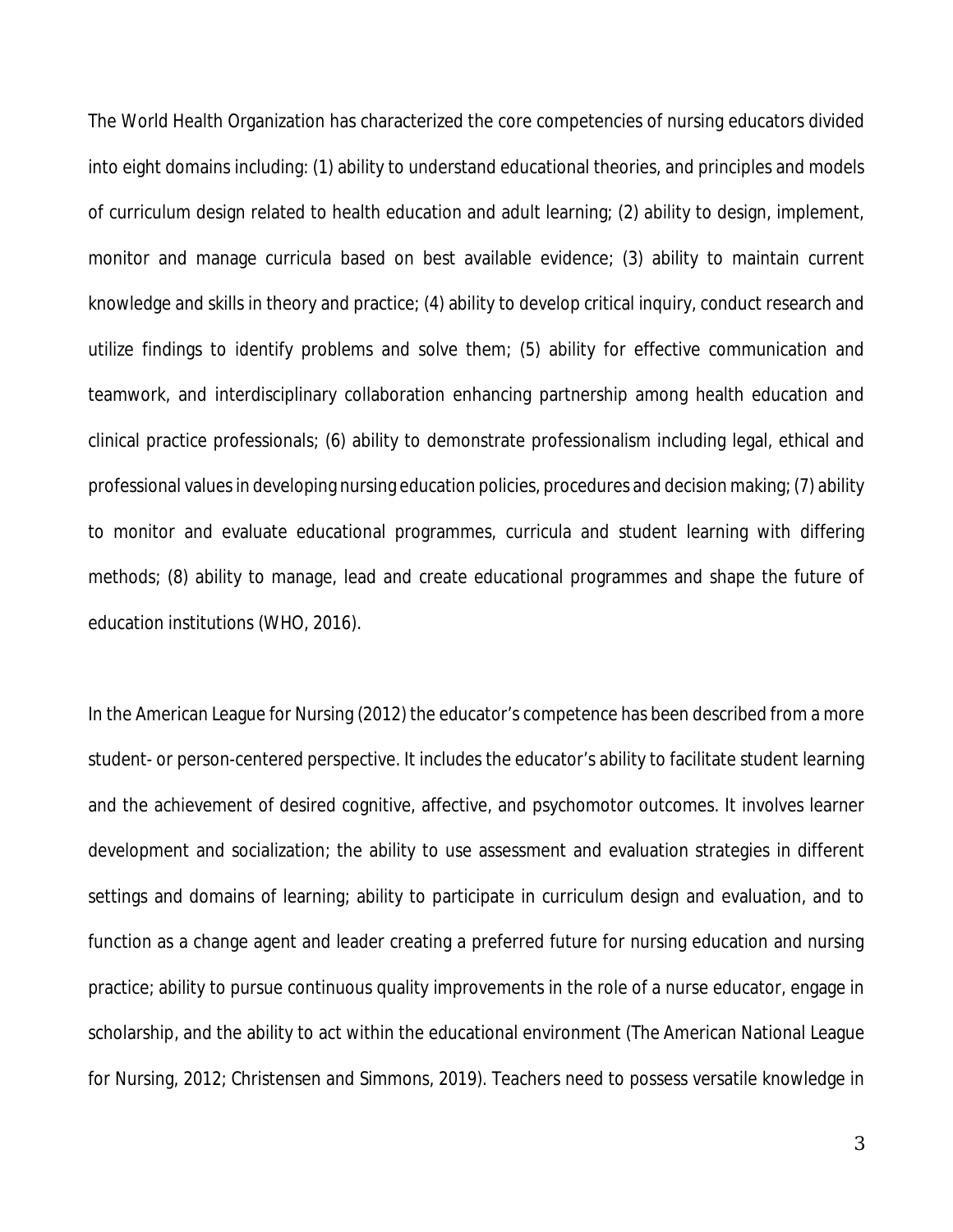the subject that they teach as well as know how to teach, motivate students, and manage their work in national and international educational environments (Salminen et al., 2013; Töytäri et al. 2016).

A recent systematic review showed that health science teachers' competence is complex as it constantly changes according to the healthcare organizational and political structure (Mikkonen et al., 2018). Furthermore, organizational restructuring and emphasis on cost effectiveness has transformed the scope of health science teachers' practical work and their role in healthcare (Guy et.al., 2010; OECD, 2017). Teachers are also required to use and create evidence-based knowledge, work with digital tools and take responsibility for continuous learning (McAllistair and Flynn, 2016; Mikkonen et al., 2018). The curricula underlying degree programs for health science teachers are designed to build competencies which are essential for guiding future healthcare professionals. Educational programs and minimum qualifications or required competencies for health science teachers vary between countries. Acquiring professional qualification internationally, health science educator usually requires a Master's and / or a doctorate degree and at least two years of working experience in the healthcare sector (European Commission, 2009, Salminen et.al, 2014, University of Applied Science Act 1129/2014, Paul, 2015; Oprescu et.al., 2017; National League for Nursing, 2019).

In a previous study, health science teachers ranked their competence in building relationships with students the highest and their teaching skills the lowest. This research found the weakest skills among health science teachers to be teaching decision-making and encouraging students to seek new knowledge (Salminen et al., 2009). Other research found that when delivering simulations, a teacher students' knowledge, behavior, skills, and ability to support students are important competencies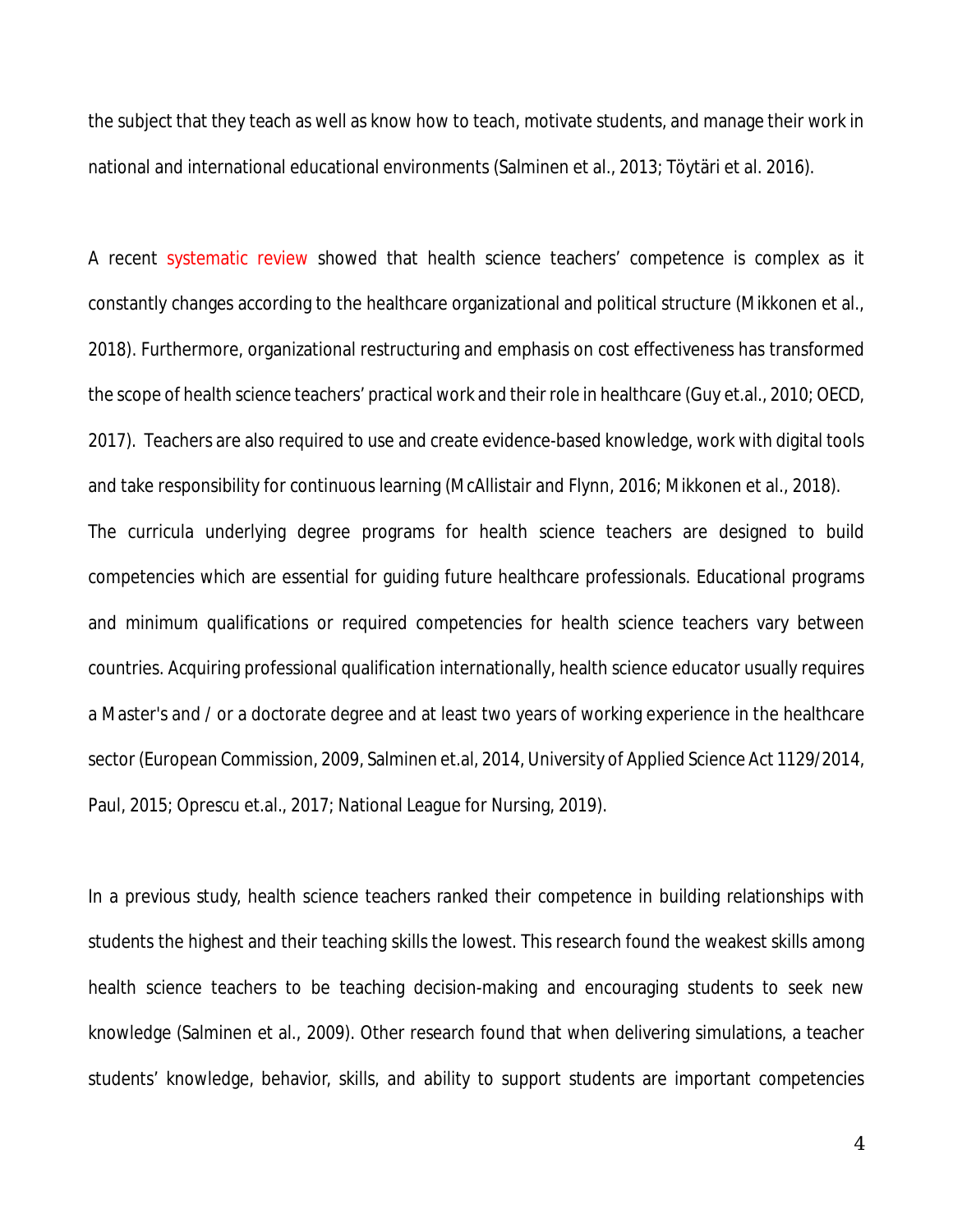(Topping et al., 2015). Research focusing on digital competence have found that student teachers are motivated to use ICT and want to further develop their own skills (Salminen et al., 2016; Autio et al., 2018).

Other studies have focused on the challenges that student teachers face while developing their teaching skills (Black, 2015). Support from other teachers can promote student teachers' self-efficacy by helping them understand the developmental stages of teachers, encouraging critical reflection, and providing motivational and descriptive feedback to improve practical skills (Black, 2015). It has been discovered that new teachers feel a need for supplementary education to update their competencies only a few years after graduation (Vilén and Salminen, 2016). There is a limited amount of published research in this area worldwide. The purpose of this study was to describe health science student teachers' perceptions of teacher competence. The primary question underlying the presented research was: what kind of perceptions do student teachers have of the competencies needed to work as a teacher in healthcare?

# **Method**

### **Data Collection**

A qualitative study was conducted. The data were collected from 23 student teachers at five universities in Finland in spring 2018. The inclusion criteria for participants were being enrolled in postgraduate teaching studies in health sciences and completion of practical teacher training within healthcare education. All of the eligible participants were recruited with the help of coordinators at the universities. The 23 student teachers who joined the study were healthcare professionals, more specifically, nurses, physiotherapists, bio-analysts and radiographers, with working experiencesranging from three to 30 years. In this group of student teachers, 14 were completing a Master's degree in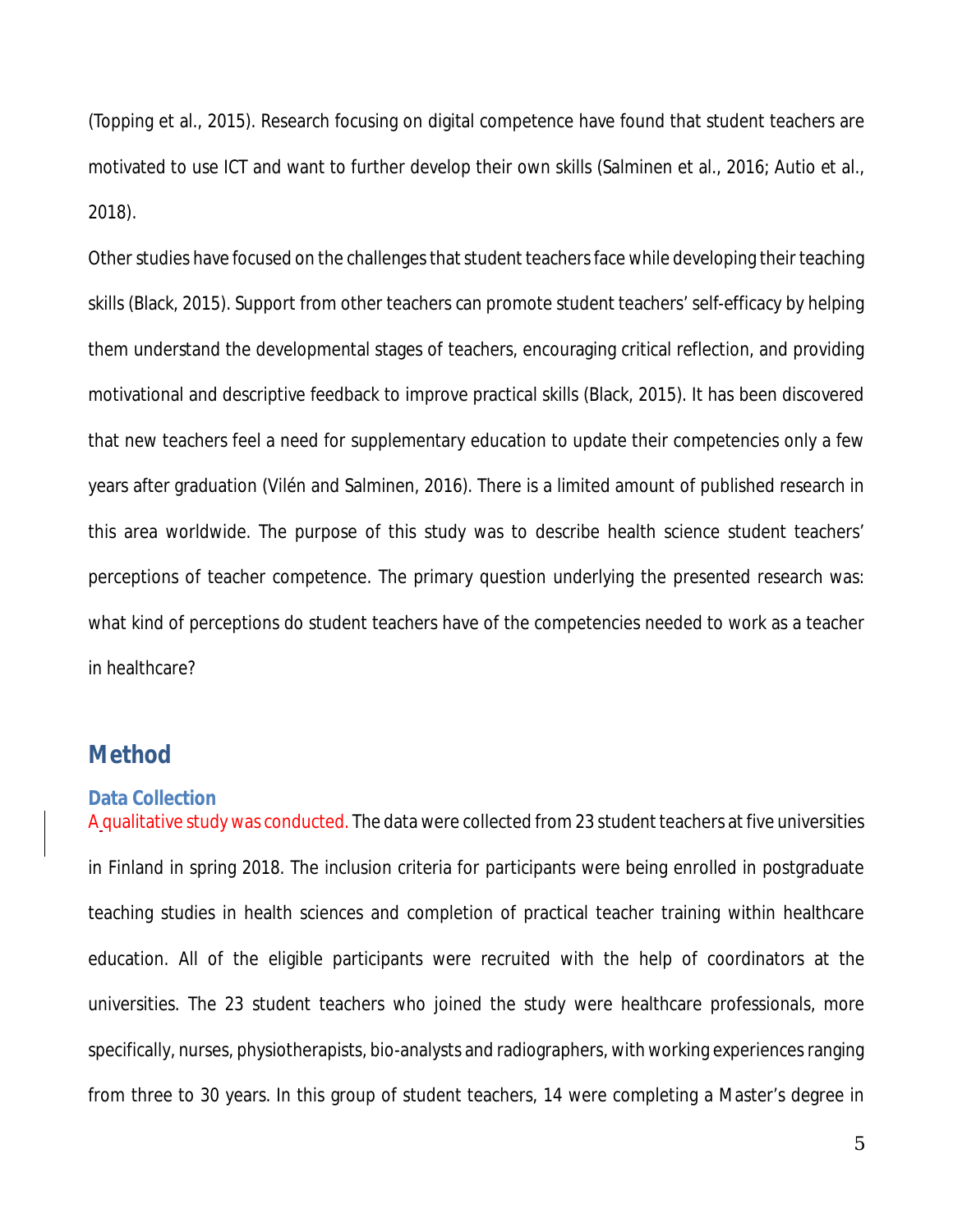teaching in the field of nursing science while the remaining nine participants were completing a Master's degree in teaching in the field of physiotherapy. Participants ages varied from 23 to 58 years. The data were collected in focus groups using semi-structured interviews. Focus groups were chosen as they produce conversation and yield collectively formulated information on the phenomenon of interest (Orvik et al., 2013). The themes of the interviews - focus on teachers' work, curriculum development, collegiality and working community, organizational areas, internationalism and multiculturalism, and society and teaching - were based on a systematic review on healthcare teacher competence (Mikkonen et al., 2018). The themes were pre-tested in one interview, and data from this interview were used in the final data analysis because the themes remained unchanged after pretesting. All but three interviews – which were conducted via Skype online connection - were conducted in a private space at the universities. The duration of the interviews ranged from 25 to 60 minutes. Interviews were audio recorded and coded by number of participants. The amount of data collected in this study can be considered sufficient since data saturation was reached.

#### *Data Management and Analysis*

Recorded interviews were transcribed into a word document (149 pages, line spacing 1,5; font size 11), after which data were analyzed by inductive content analysis (Elo and Kyngäs, 2008). The analysis applied the philosophical framework of critical realism, and by focusing on what was being said about competence by student teachers we hoped to gain an understanding of the current situation and how student teachers make sense of their own experiences. (Tong et al., 2012). Analysis was initiated by reading through the data. During this phase, statements connected to the research question were gathered and reduced to meaning units. Meaning units could be either words or a sentence. Only manifest content was considered. The meaning units were organized by data coding. A total of 197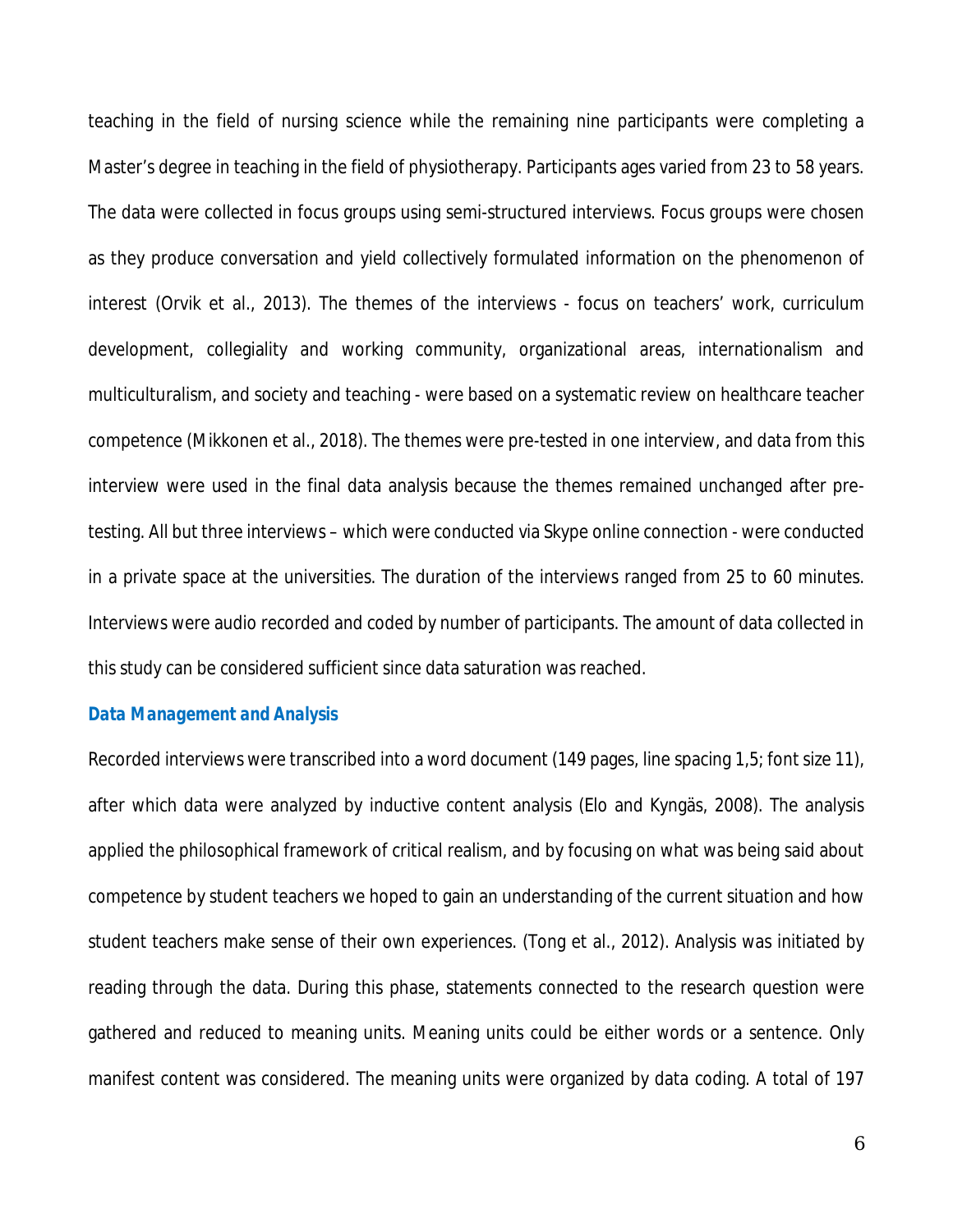codes were organized into 63 subcategories, and these subcategories were divided across 22 categories. During the last step, the identified categories were organized under eight main categories describing the meaning of the data. The researchers returned to the data several times during the analysis process to confirm that the results truly represent the student teachers' voices. The Nvivo Plus software was used to manage data during the analysis process. Data analysis was conducted by one researcher (HMK), who presented and discussed their findings with the other researchers (KM, MK) so that the result could be verified. We employed the Standards for Reporting Qualitative Research (SRQR) checklist presented by O'Brien et al. (2014) to ensure sufficiently rigorous research.

#### *Ethical issues*

The University of (blinded) provided a statement (12.12.2017) that the planned research was ethically acceptable, and research permission was obtained from all five participating universities. The study fully took into account ethical principles of human privacy, autonomy, data security, confidentially and empathetic behavior towards participants (Declaration of Helsinki, 2013). Participants were informed about the study and it was specified that they had the right to withdraw from the study at any point of time. All of the collected data are stored as protected files accessible according to the regulations of the General Data Protection Regulation (GDPR, 2018).

## **Results**

The data analysis identified eight main categories of teacher competence: leadership and management competence; evidence-based practice competence; subject competence; ethical competence; pedagogical competence; collaboration competence; internationalization competence; and continuous professional development competence.

Insert Table 1.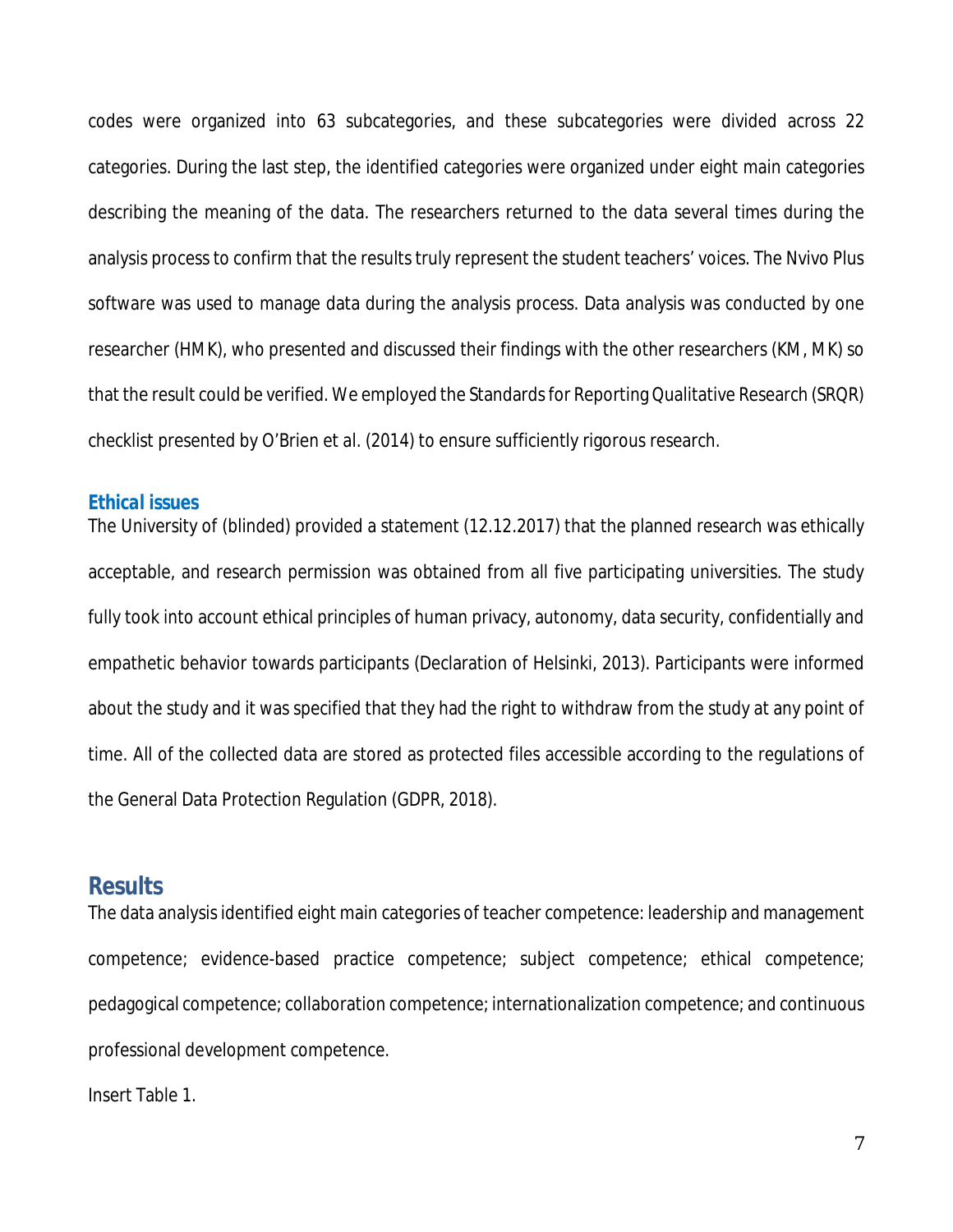### Leadership and Management Competence

The main category of Leadership and management competence included categories that described competence in education policy and legislation, management, self-management and work well-being management.

Education policy and legislative competence included a teacher's awareness of the legislation guiding teaching, how a teacher can base their work on current legislation, and how a teacher can act as a member of the national education policy system. The participants recognized that a teacher needs to be familiar with the structure and operating principles of the educational organization and be able to act as a member of the work organization and community. This was expressed as: *"A teacher must recognize the theoretical and knowledge base of both governance and organizational structure and strategies. You must know the regulations and laws all the way up to the Ministry of Education and Culture, and how educational organizations work. It's the law and the rules that you need to know, as well as how the local organization works (Interview nr. IV)."*

When candidates discussed management competence, they mentioned that the teacher must be able to work as part of an organization community even if there are ideological conflicts between the organization and themselves. The participants felt that a teacher should understand their work community in terms of its members and the associated roles, including their own. Furthermore, teachers must manage various administrative tasks, such as project coordination, student management and scheduling their own work. Self-management competence encompassed tasks such as working independently, scheduling one's own tasks, balancing teaching, student affairs, as well as various collaborative projects, and taking part in research. Work well-being competence covers how teachers are able to monitor and develop their own work, meaning that teachers are ready to express a need for support from colleague if they are unable to perform their work. One candidate shared: *"In principle,*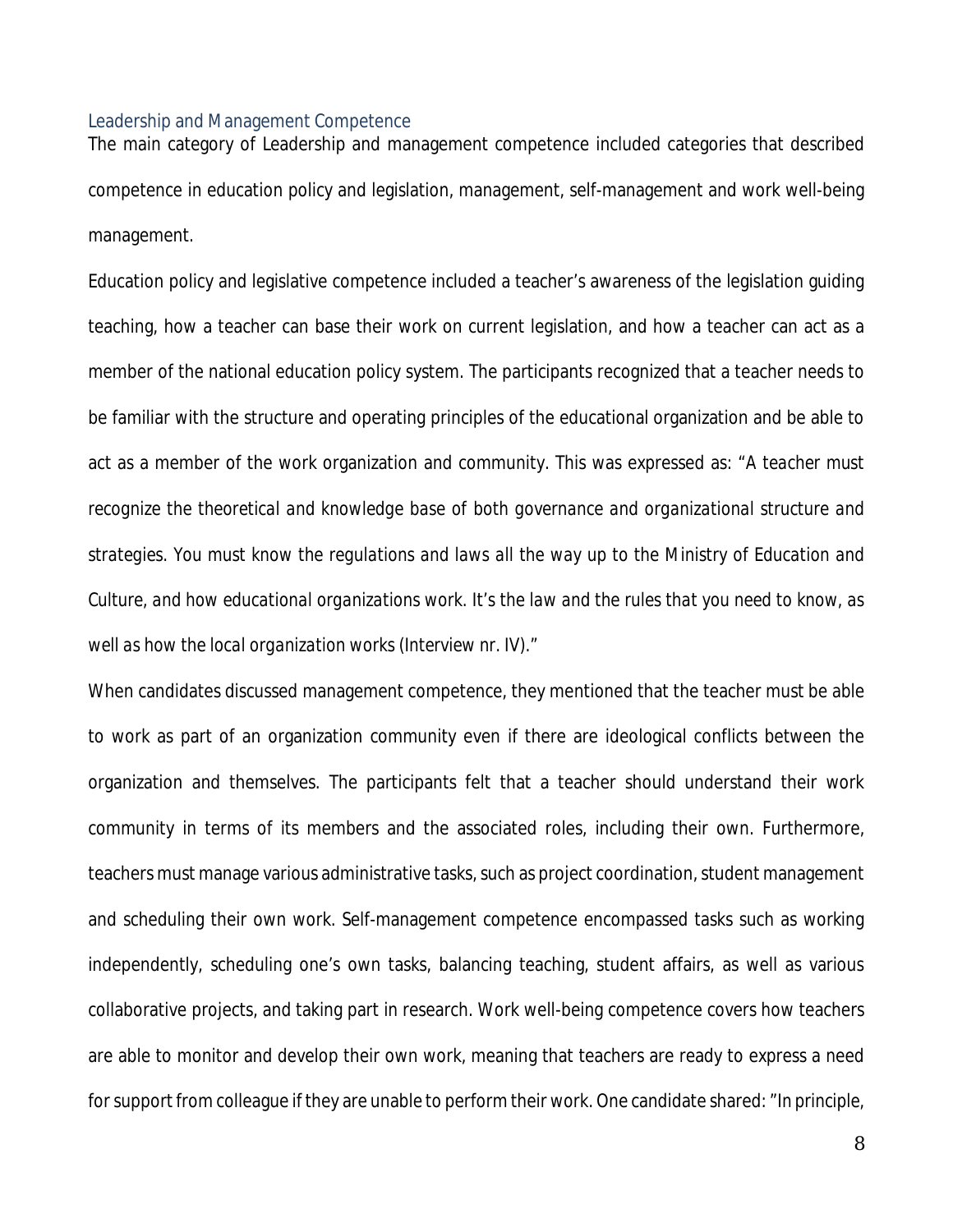*skills such as self-care would be important, that a teacher does not work him/herself to the end, so that they would not immediately end up on sick leave. If you take care of yourself as a teacher, then you are also capable of working* (Interview nr I)*".*

#### Evidence -based Education Competence

The main category of Evidence -based practice competence consisted of two distinct competencies: evidence-based knowledge retrieval and implementation into practice; and creating evidence-based knowledge. Candidates felt that a contemporary health science teacher must be able to retrieve up-todate, evidence-based knowledge as well as use different databases and information channels to evaluate the quality and relevance of the identified information. One candidate shared: *"Being able to* make use of information in teaching and being able to search for relevant information are both *nowadays crucial for a teacher's work* (Interview nr II)*".* Participants felt that competence in creating evidence-based knowledge described a teacher's ability to conduct research. They further thought that the teacher should have the methodological know-how to produce evidence-based knowledge by him/herself and as part of a research team and in projects.

#### Subject Competence

The main category of Subject competence covered the categories of competence in teaching content management and subject-dependent special competence. The student teachers felt that teaching content management is influenced by working life skills and the teacher's theoretical competence. One candidate expressed: *"Competence will probably come from one's practical or clinical experience* (Interview nr V)*", while* another stated *"In addition to having theoretical understanding of the competencies required and pedagogical competence, it is to really understand what you are teaching. It is important to assure students' hands-on skills* (Interview nr IV)*".* These statements were interpreted to mean that the teacher must know the issues and practices that are taught in clinical practice.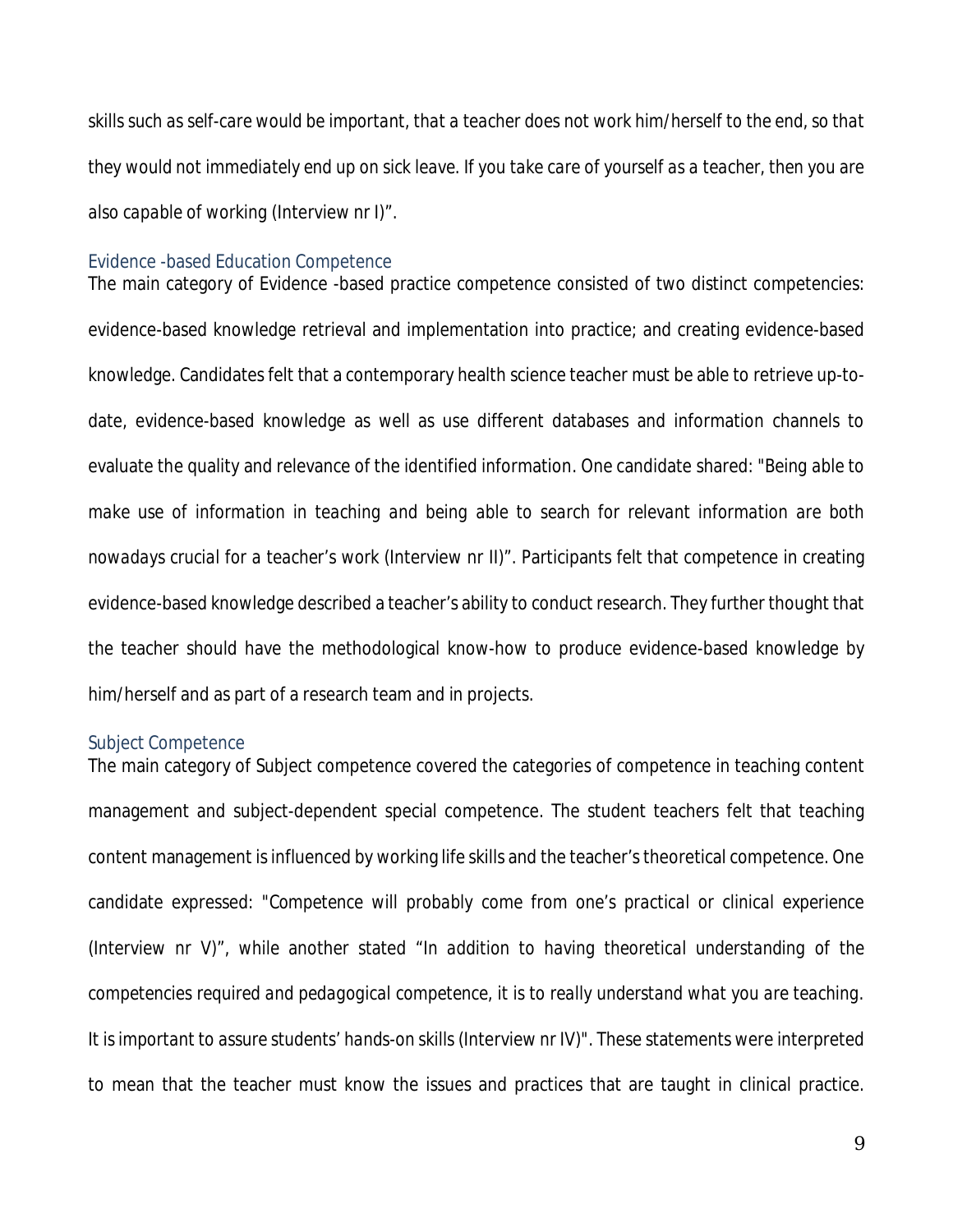Theoretical knowledge was considered to significantly contribute to this competence, with the subject's evidence-based foundation another important factor. Subject-dependent special competence describes a teacher's ability to apply hands-on skills and take a subject-specific approach in certain specialized areas. More specifically, hands-on skills cover the knowledge and skills that are passed on to a student during practical field work, e.g. cannula setting or prevention of pressure wounds.

#### Ethical Competence

The main category of Ethical competence encompassed the categories of ethical foundations competence and ethics in education and moral standards competence. Understanding ethical criteria and foundations means that a teacher knows what ethics means in the scope of their work and in assessing student learning. This was expressed in the following statement: *"In ethics, you have to think a little more than just dilemmas in which there is right and wrong. You need to be able to solve very different situations* (Interview nr VI)*".* Ethics in education and moral standards competence includes personal values and moral choices on ethical behavior, which was explained in the following statement: *"The teachers have to face and deal with difficult issues. Sometimes moral dilemmas get under your skin* (Interview nr VII)*".* This statement clearly shows that teachers must work ethically, regardless of their own personal values and reasons. The student teachers also expressed that every choice a teacher makes – as well as their attitudes concerning students, the work community and the job - should be ethically sustainable.

#### Pedagogical Competence

Health science student teachers defined pedagogical competence with the categories of evaluation competence, digital technology competence, ability to educate heterogenic students, mentoring competence and pedagogical management competence. Evaluation competence describes how a teacher's evaluations should be overt, transparent and based on learning objectives. A teacher's ability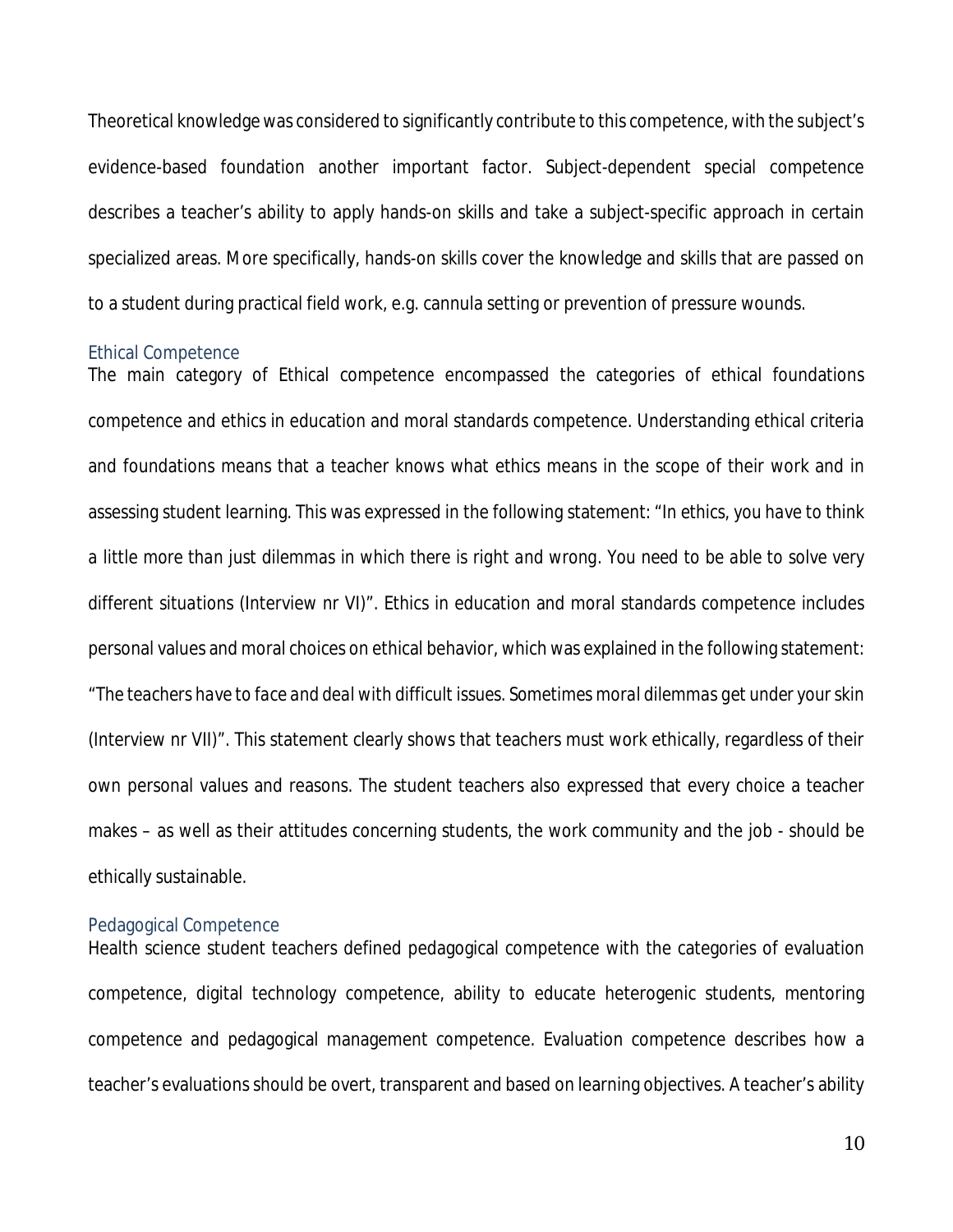to ensure their students' competence and that the students' competencies meet the predetermined goals were seen as essential to this category of competence. One student teacher explained: *"Evaluation competence means that there must be criteria and learning objectives, and these will affect the teaching methods* (Interview nr I)*".* The teacher should also be able to evaluate their own teaching activities, namely, their own teaching skills and the selection of teaching methods and materials. When discussing digital technology competence, the student teachers mentioned a positive attitude towards digital technology and the possibilities and benefits of applying it to learning and education. One interview participant shared: *"There has to be the willingness (to apply digital technology in teaching) and ability to utilize all kinds of connections, recordings, and other digital applications* (Interview nr II)*".*

The ability to educate heterogeneous students was defined through the teacher's conscious choice to plan teaching that would reach as many students as possible, along with the ability to consider and respond to learning opportunities (also those of students with learning disabilities) regardless of time and place. One candidate expressed: *"Teaching must be truly diverse and fit everyone so that students can study at different times while being in different places* (Interview nr I)*".* Mentoring competence describes how teachers guide learning and, as such, includes skills such as supporting, motivating, and counselling students. One candidate explained: *"The teacher should have an overall view of the student's needs, taking into consideration their life situations and using the student's previous experiences in the learning process'* (Interview nr III)*".*

One part of pedagogical management competence is curriculum competence, which consists of the teacher's ability to develop and evaluate the curriculum, design the teaching, and work in unpredictable situations. This competence was described by one candidate as: *"The teacher must understand and*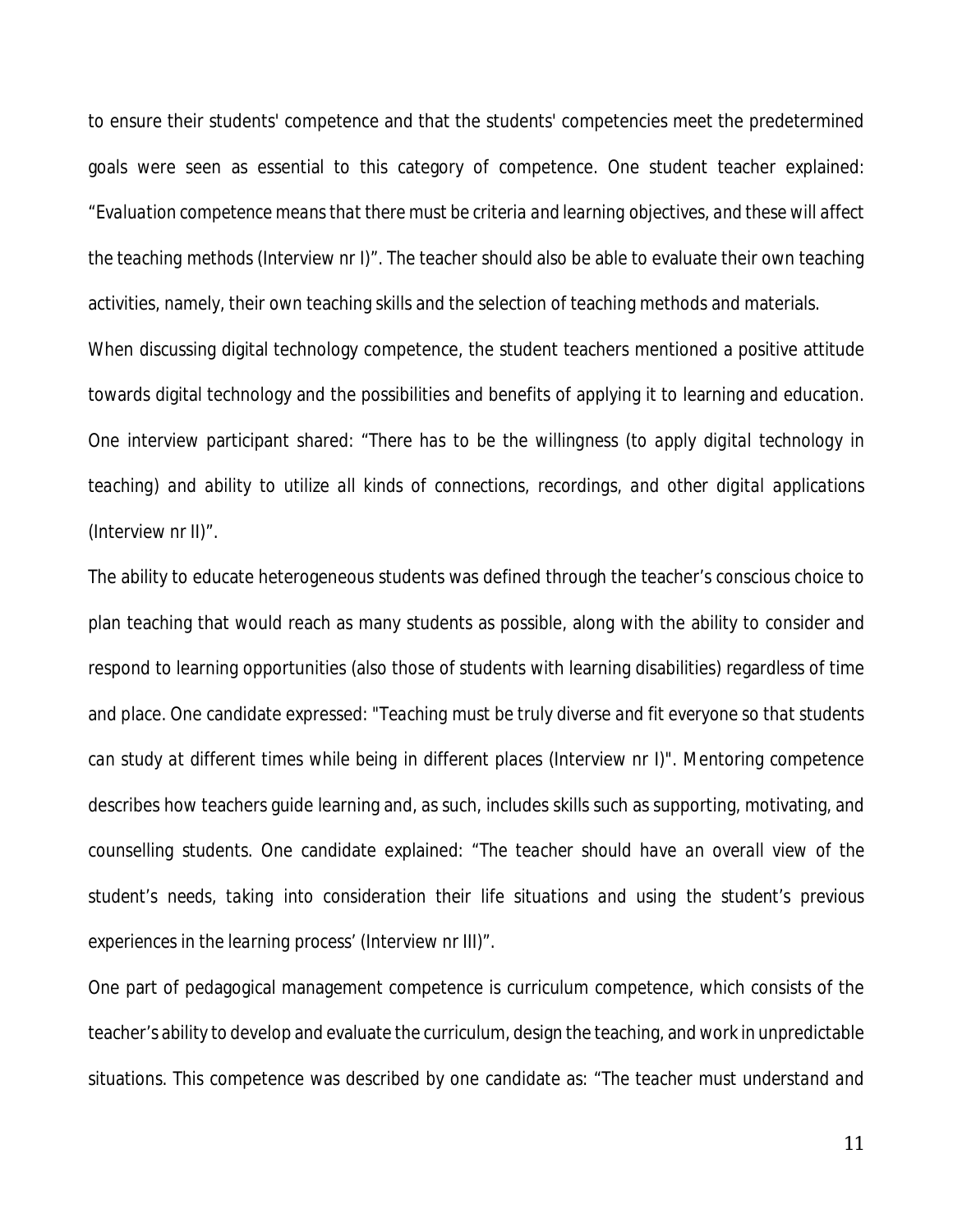*know how to develop curricula that reflect our social situation and make it visible. The teacher needs to be flexible to adapt to the required educational situation despite the existence of a rigid educational plan* (Interview nr II)*".* Pedagogical management competence details the knowledge and management of different evidence-based teaching methods that support the learner, as well as a teacher's ability to collaborate seamlessly with their colleagues.

### Collaboration Competence

The main category of Collaboration competence comprised the categories of networking competence and relationship and communication competence. Networking competence concerns a teacher's ability to work on projects, and was explained as: *"You need to be able to do different type of projects – and the activities and applications associated with these projects - and have the ability to network and cooperate with others* (Interview nr VIII)*".* Networking also describes the teacher's ability to acquire new collaborators, interact with various units and professional groups, and market their own – along with their organization's – competence. One participant explained: *"You should know a little about the market and other areas of science. That would be innovative action that could lead to becoming an entrepreneur and more* (Interview VI)*".*

Relationship and communication competence primarily describes possessing the required professional language competence. This concept was explained by one candidate as: *"Interaction skills are needed, i.e. the ability to express your own thoughts and listen to other's. These skills include professional language management, presentation and argumentation know-how, as well as marketing and sales skills* (Interview nr III)*".* A teacher should be able to talk about a specific subject as well as manage the verbal and nonverbal communication practices that are required for a meaningful conversation. Student teachers felt that interaction skills are an integral part of building a relationship with students.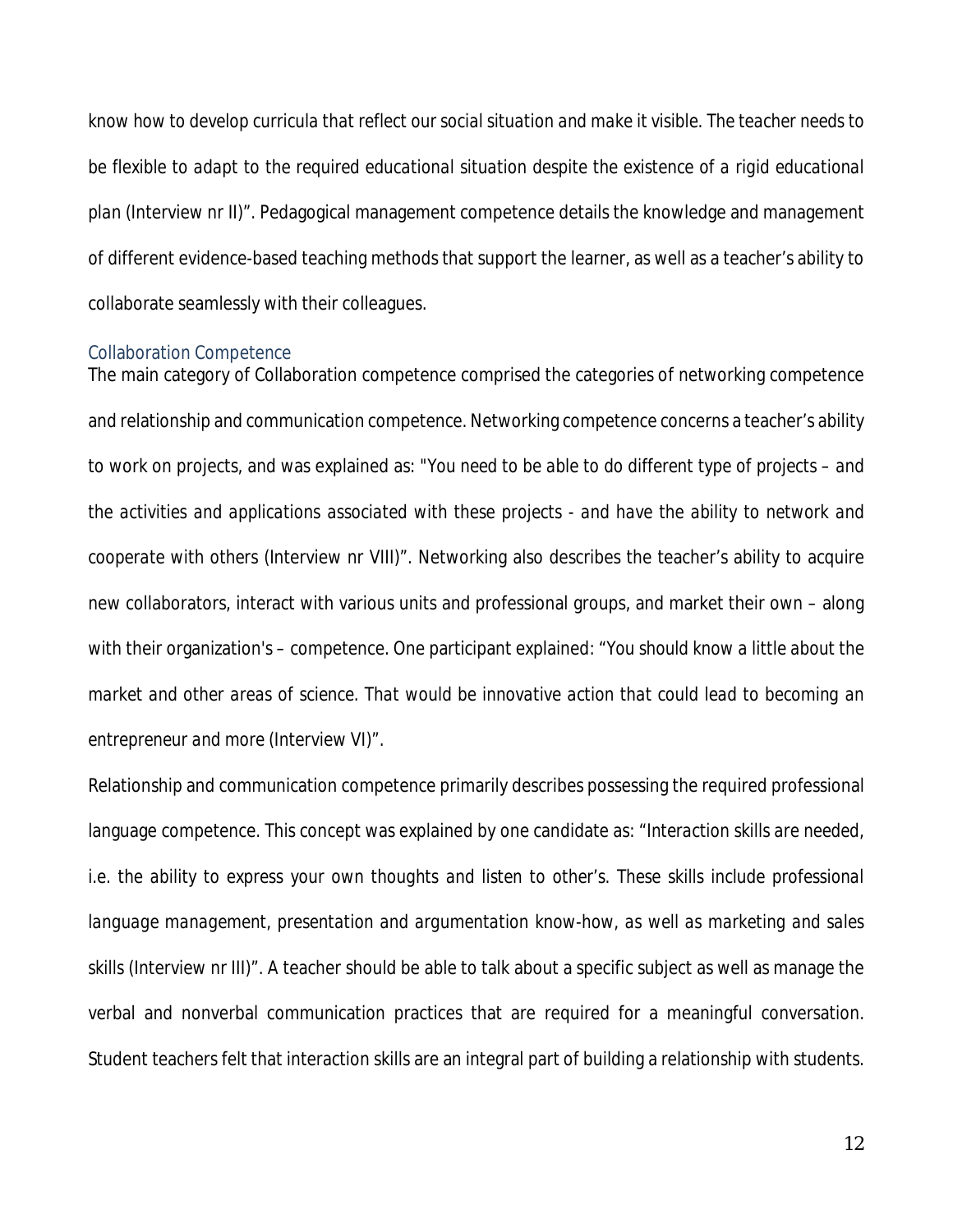#### Internationalization Competence

The main category of Internationalization competence is formed from international collaboration competence, language competence and cultural competence. International collaboration competence describes how teachers take part in international projects and other international educational cooperation measures. One participant expressed: *"There should be interest in other cultures and other countries, and the ability to support learners from different backgrounds. And teachers should have such interaction skills that they can communicate even with those who have worse language skills* (Interview nr V)*".* Moreover, the student teachers felt that teachers should be willing and prepared to share their competencies with international colleagues and participate in joint trainings. International collaboration competence was described as a teacher's ability to acknowledge the challenges in teaching diverse exchange students and creating international co-operation opportunities. Language competence means that a teacher must be able to communicate, provide teaching in a foreign language, and produce research and teaching materials in English. When asked about cultural competence, student teachers talked about the ability to organize teaching for culturally diverse students and acknowledge that cultural diversity can influence education.

#### Continuous Professional Development Competence

The main category of continuous professional development competence encompassed life-long learning competence, building competence at work and participation in continuing education. One candidate explained life-long learning competence as: *"Maybe the learning is never finished. It is perhaps continuous self-assessment and self-development. It is not so, that the learning happens in one year and it is complete. Nothing is static anymore, everything is in transition all the time* (Interview nr IV)*".* Discussions of building competence at work evoked descriptions of on-the-job learning, the continuous updating of one's competence, and a teacher's utilization of competence to improve the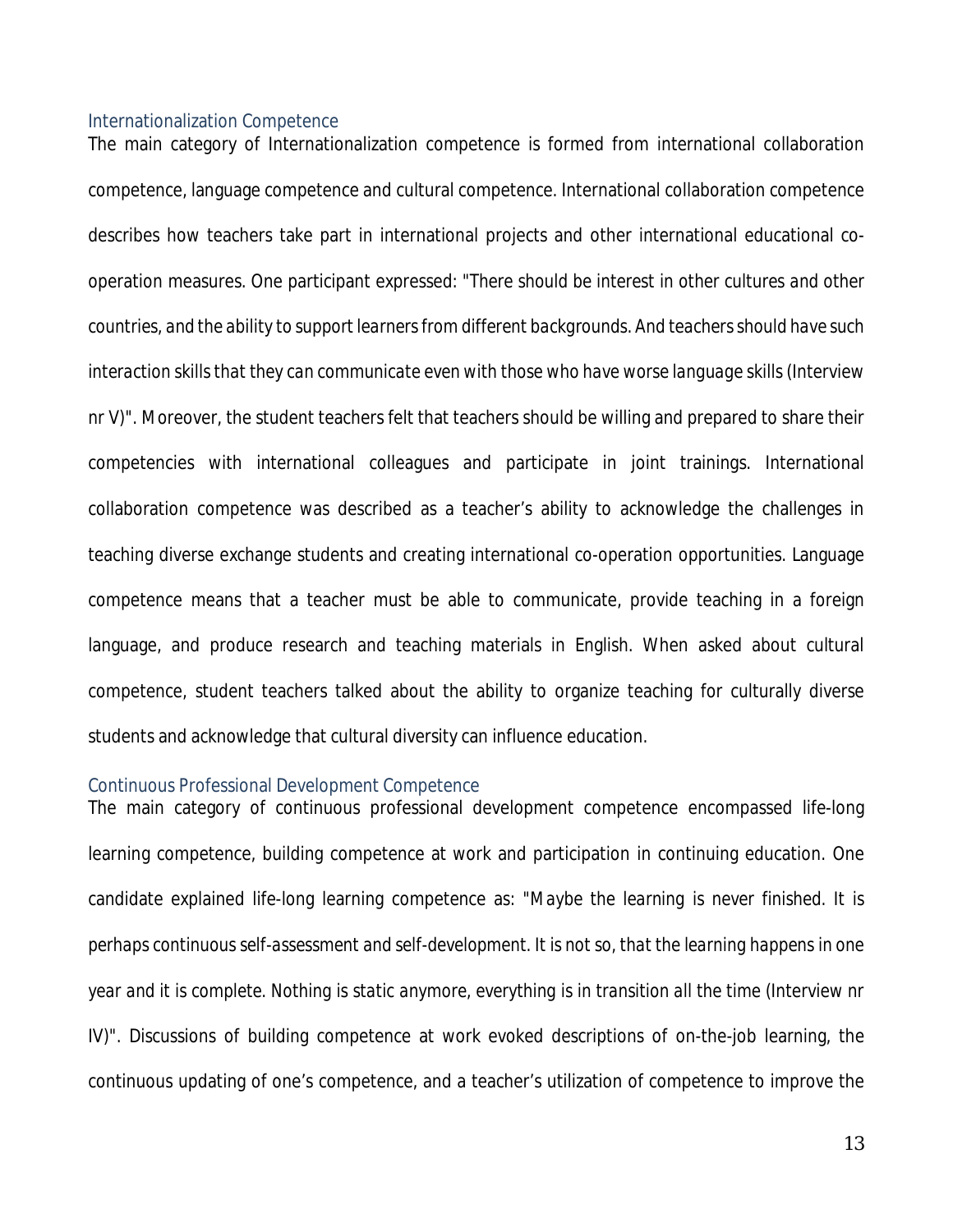entire work community. Participation in continuous education was associated with self-education and that a teacher should independently seek information to support their competence.

## **Discussion**

The participating student teachers identified eight competence areas that were related to health science teacher competence. Leadership and consumer-oriented healthcare are essential competencies for teachers. Furthermore, health science teachers have a vital leadership role as clinical experts, role models, mentors, and supporters of quality projects, and are also responsible for developing more holistic models of care for patients (Sayers et al., 2015). This also involves innovation and flexibility in utilizing situational leadership approaches that nurture student confidence and commitment for health practice. Ideally, health science teachers lead by exceptional example (Walls, 2019). The domains of leadership and administration competence can be characterized by system management and leadership skills, which health science teachers can leverage to create, maintain and improve nursing programs – as well as shape the future of nursing education institutions (WHO, 2016; Pihlainen at al., 2016).

Student teachers described managerial competence as the knowledge of administrative tasks and recognition of educational legislation - which is partly consistent with what was reported by Pihlainen et al. (2016) – as well as participating in the work community and focusing on work well-being-related areas as noted by Nilsson, Blomqvist and Andersson (2017) and van den Berg et.al., (2017). Student teachers did not associate a teacher's leadership competence – which manifests itself through acting as a role model - with managerial and administrative competence. They also did not see a leader in nursing education as a person who can create a vision for the future of nursing education and maintain a forward-looking, sustainable environment that contributes to the future. This deviates from what has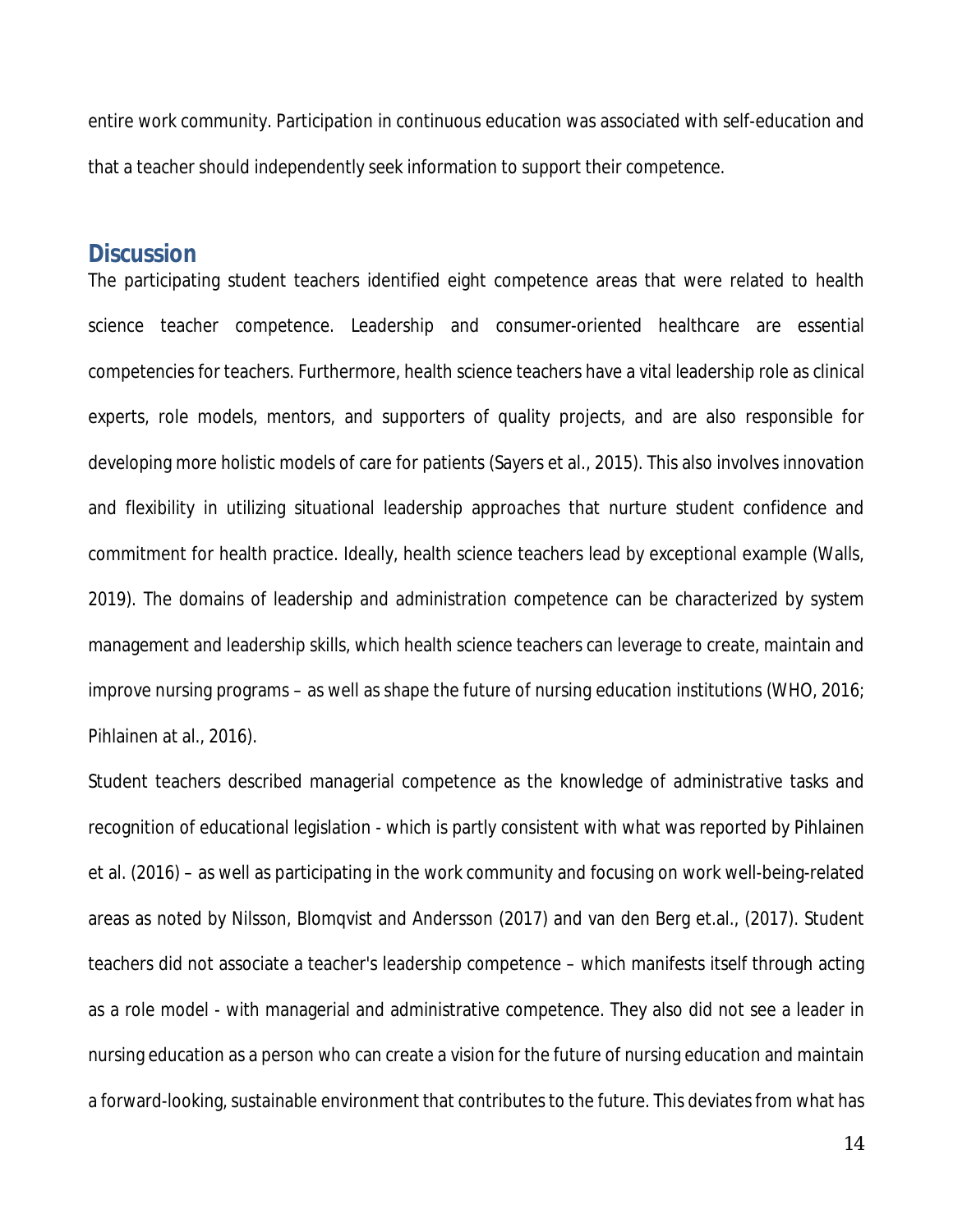been presented in previous studies of health science educators (Patterson and Krouse, 2015; Pihlainen et al., 2016). This may be due to the fact that the study participants were students who had not yet worked as teachers and may not have a deep understanding of the competencies required in the teacher's profession.

Health science teachers need to have versatile knowledge of the subject(s) they teach (Töytäri et al. 2016), theoretical and practical credibility, holistic ethical awareness, moral judgment skills and a willingness to do good (Kulju et al., 2016). When asked about the evidence-based practice competence category, student teachers felt that future health science teachers would be required to generate and manage evidence-based knowledge. As Mikkonen et al. (2018) have suggested, requiring teachers to hold higher education degrees and to have participated in research may be beneficial strategies for building evidence-based practice competence. Holistic care and health services can only be successfully provided when theory and practice are combined.

Concerning the subject competence category, student teachers emphasized the importance of connecting theory and practice. They further specified that a teacher's clinical experience and subject competence allow them to link theoretical learning with practical knowledge when teaching students, and remain connected to contemporary clinical practice, which is consistent with earlier findings (Fowler, Baker and Geraghty, 2017). Ethical competence comprised ethical foundations and moral standards of behavior in education. Other researchers have previously suggested that awareness of both ethical dimensions and teaching obligations is essential as it improves professional skills and practices and can affect students' moral reasoning and attitudes (Warnick and Silverman, 2011). By saying that, all teaching staff need to recognize the multifaceted issues that influence students' understanding of ethical issues, and to integrate cultural safety principles into their ethical teaching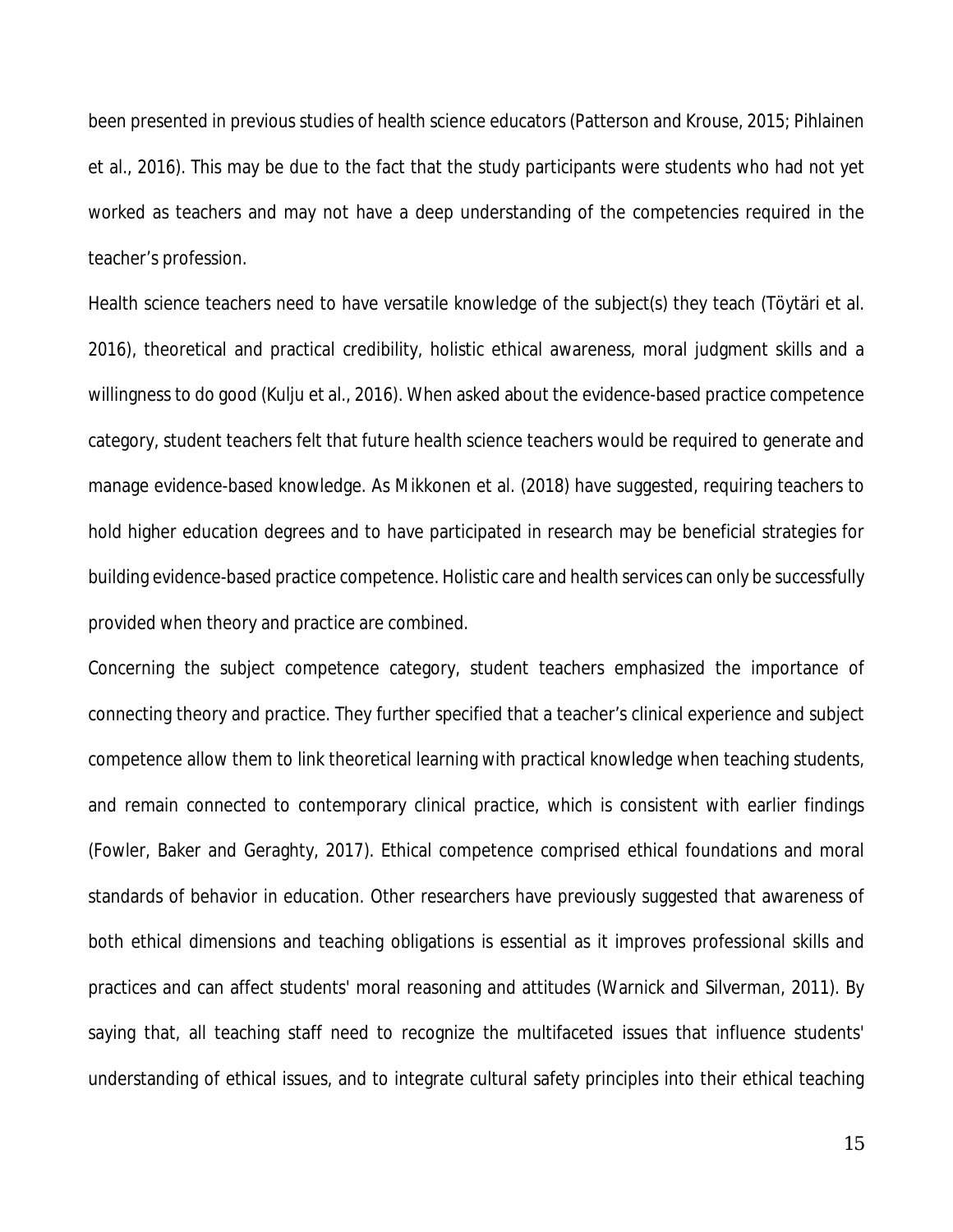(Song, 2018 ).

When discussing pedagogical competence, the student teachers predicted that future education will be organized irrespective of place or time, and will be predominantly web-based. Technology has been listed as the largest change affecting health science education (LeRouge et al., 2014). In line with our findings, recent studies have shown that student-centred objectives need to be associated with the reform of conservative teaching methods, as well as the skilled use of information technologies (Öner, 2018 ).Today's learners require new tools for learning and are skilled and accustomed to using a wide variety of new and changing technologies (McQueen et al., 2017; National League for Nursing, 2019 ). Digital applications offer new, modern methods to support teaching and learning (Salminen et al., 2016; Bristol, 2019a), and health science teachers have an important role in teaching and guiding students to develop the technical skills and knowledge that will be necessary for future professions (McQueen et al., 2017; Bristol, 2019).

The ability to teach, support, motivate and guide students, along with communication skills, were highlighted during discussions of educating and mentoring competence. The participating student teachers felt that a teacher should be able to identify each learner's unique strengths and then motivate the learner by focusing on their strengths. These findings are in line with previous knowledge of student mentoring and guiding (Tuomikoski et al., 2018; Bristol, 2019b). It is also shown that students can benefit from a mentoring relationship, even from a distance, especially when the student and the mentor already know each other (Cheek, Walsh Dotson and Ogilvie, 2016 )

The World Health Organization (2016) has earlier stated that health science teachers must be effective communicators and promote team-building if they hope to improve interdisciplinary collaboration in healthcare and education (WHO, 2016). Student teachers expressed that the ability to operate in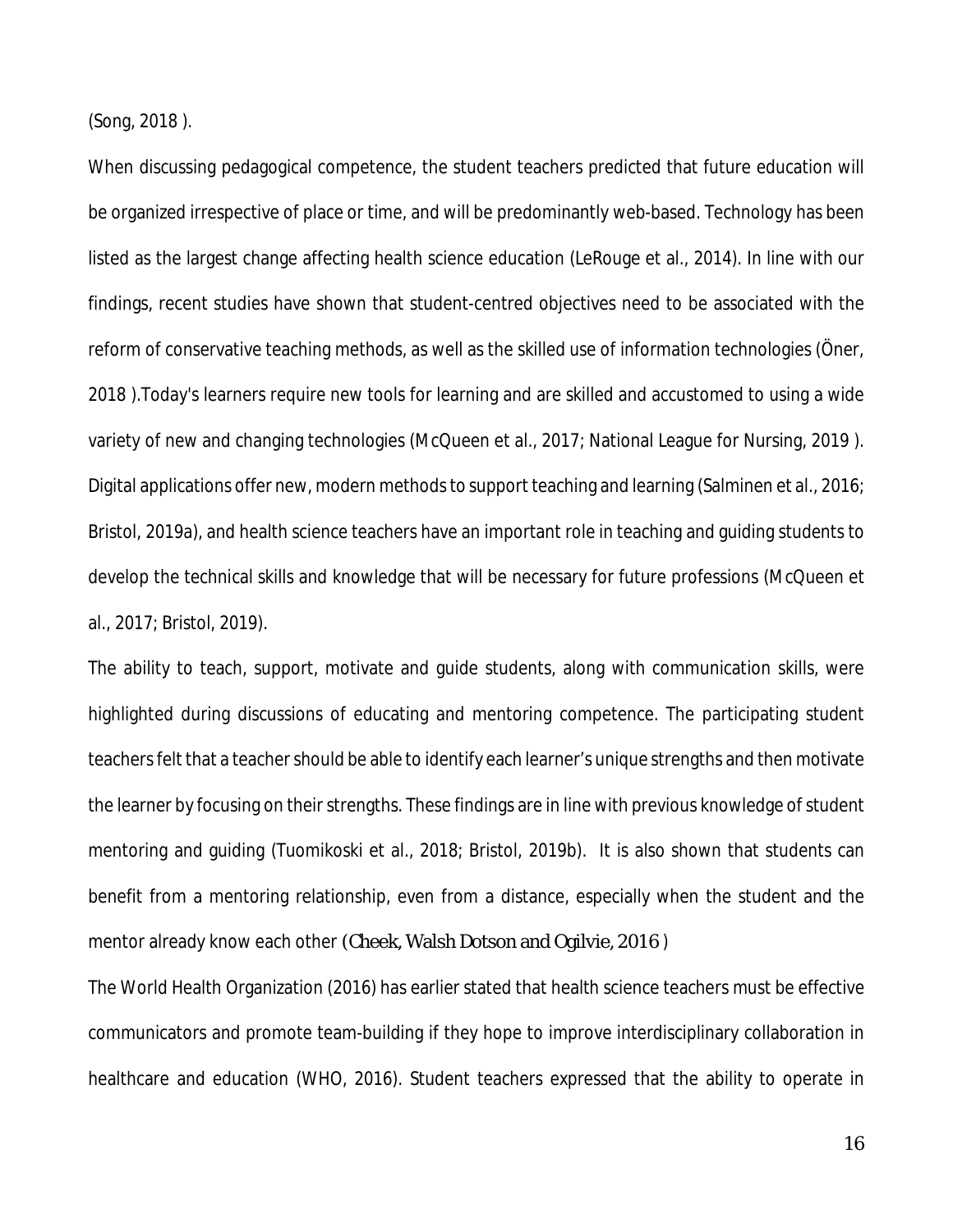projects, both nationally and internationally, as well as language and cultural competence will be among the most important competencies for future teachers.

Student teachers also stated that even though health science teachers are responsible for maintaining a sufficient level of competence, managers should nevertheless afford teachers the possibility to update their competence. Continuous education is vital as it ensures that professionals can adequately monitor their own professional development to provide safe and efficient services (Directive 2005/36/EC and EFN Strategic & Operational lobby plan 2014-2020, revised 2016; National league for Nursing, 2019). Other researchers have suggested that continuous education is crucial to maintaining the skills and competences that are needed to operate in a practical environment (Hendrickx and Winters, 2017) and that it significantly impacts the attendee's knowledge, skills, attitudes and behaviors (Harden et al., 2017).

#### **Limitations**

All of the participants in the study were Finnish and, as such, they shared experiences of teacher competence that were relating to the Finnish education system. However, as education systems vary from country to country, the presented results may therefore not necessarily be generalizable to the international educational context.

# **Conclusions**

A study of Finnish student teachers identified eight main categories of competence that were relevant to the work of health science teachers. Even though the participants were students, they already had a clearly developed understanding of the multidimensional competence needed in the work of a health science teacher. A comprehensive description of health science teacher competence is important, as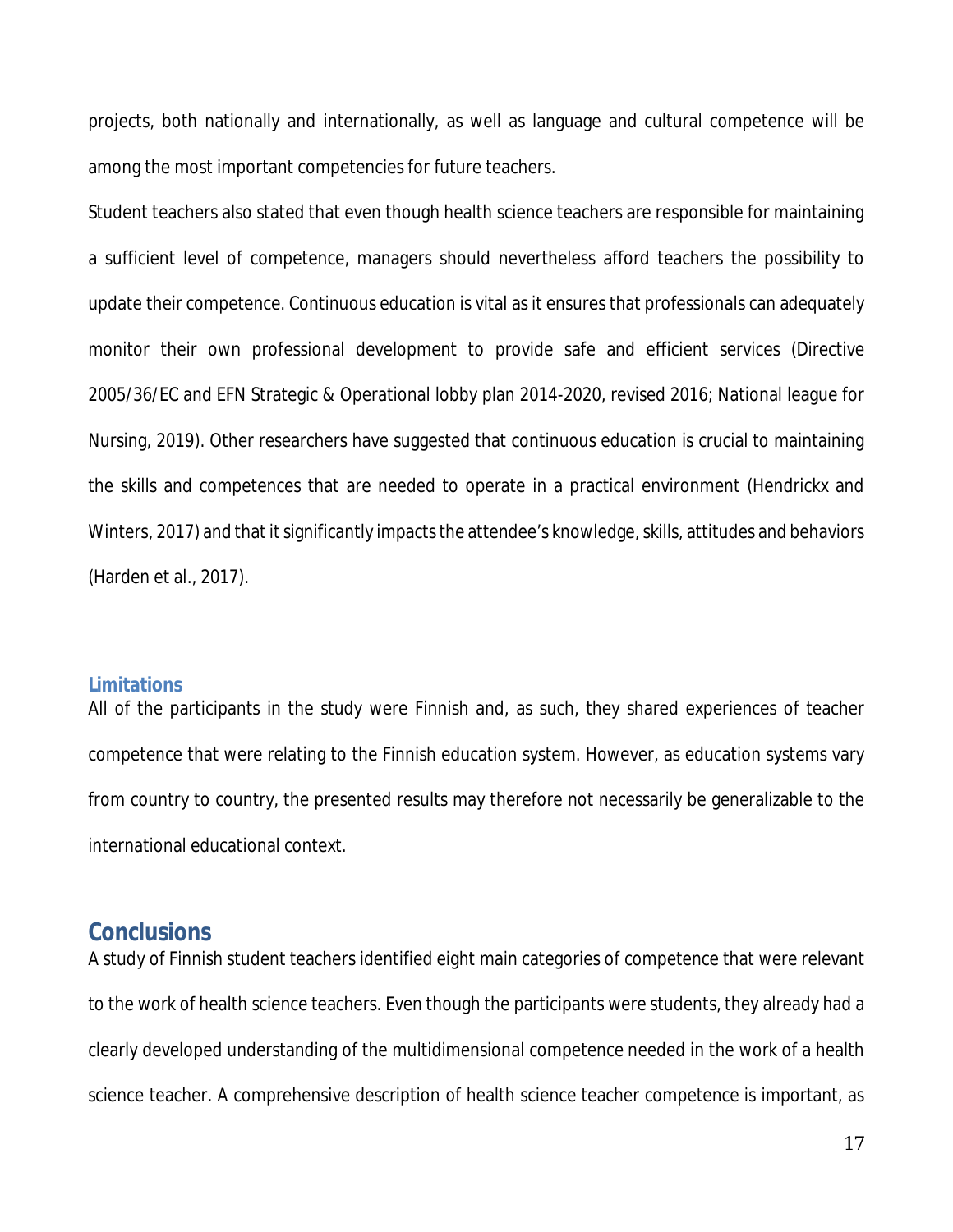the information provided in this article can be used to evaluate the competence of student teachers at different phases of their studies and then develop the curriculum accordingly. Future research should aim to study how a teacher's competence affects their well-being and coping with work, attitude towards students, and staying in the profession.

# **References**

American National League for Nursing, 2012, http://www.nln.org/professional-development-

programs/competencies-for-nursing-education/nurse-educator-core-competency Retriewed:

25.6.2019

Autio, R., Saaranen, T., Sormunen, M., 2018. Health sciences student teachers competence in digital technology at

the beginning of their training (in Finnish). Nursing Science (in Finnish) *30*(4), 299-309.

van den Berg, J.W., Mastenbroek, N.J.M., Scheepers R.A., Jaarsma, A.D.C. 2017, Work engagement in health professions education. Medical Teacher; 39(11), 1110-1118.

doi:10.1080/0142159X.2017.1359522.

Black, G.L., 2015. Developing teacher candidate' self efficacy through reflection and supervising teacher support. In Education *21*(1), 78- 98.

Braeseke,G., Hernández, J., Dreher, B., Birkenstock, J., Filkins, J., Preusker, U., Stöcker, G., Waszkiewicz, L., 2009.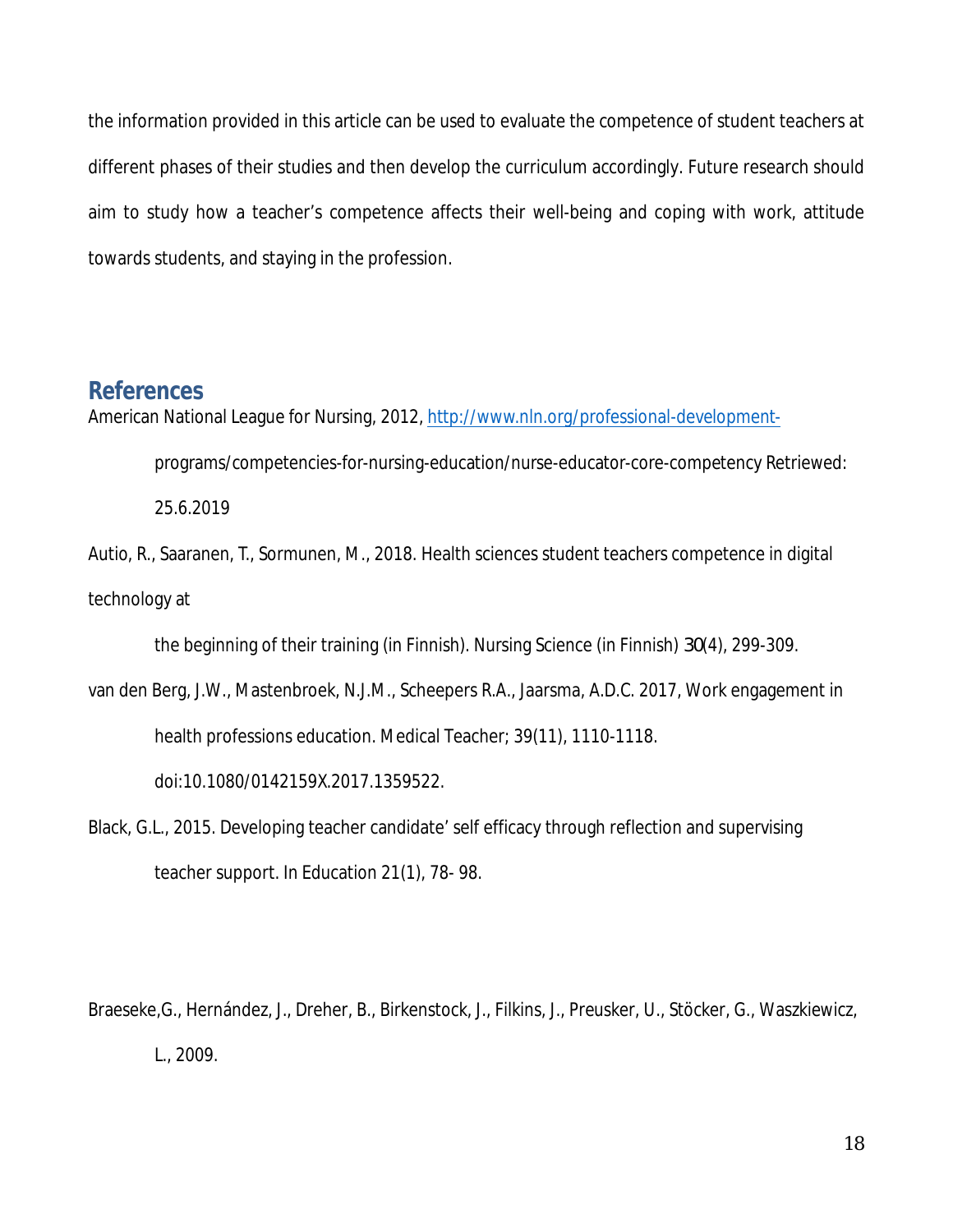Development and Coordination of a Network of Nurse Educators and Regulators (SANCO/1/2009)

to the European Commission, DG SANCO.

- Bristol, T.J., 2019a.Policy for Managing Technology in Nursing Education. Teaching and Learning in Nursing, 14(2), 135-137. https://doi.org/10.1016/j.teln.2019.01.001.
- Bristol, T.J., 2019b.Building Community in the Online Course. Teaching and Learning in Nursing, 14(1), 72-74,

https://doi.org/10.1016/j.teln.2018.11.004.

- Cheek, R.E., Walsh Dotson, J.A., Ogilvie, L.A. 2016. Continuing education for mentors and a mentoring program for RN-to-BSN students. The Journal of Continuing Education in Nursing, 47(6), 272- 277. doi:http://dx.doi.org/10.3928/00220124-20160518-09
- Christensen, L., Simmons, L.E., 2019. The Academic Clinical Nurse Educator. Nursing Education Perspectives 40(3), 196. DOI: 10.1097/01.NEP.0000000000000509
- Declaration of Helsinki, 2013. *Ethical principles for medical research involving human subjects*. JAMA 310 (20), 2191–2194.
- Delamare Le Deist, F., Winterton, J., 2007. What is competence? Human Resource Development International*, 8*(1), 27-46.
- Epstein, R.M., Hundert, E.M., 2002. Defining and assessing professional competence. JAMA, *287*(2), 226-235.

Elo, S., Kyngäs, H., 2008. The qualitative content analysis process. Journal of Advanced Nursing *62*(1), 107-115.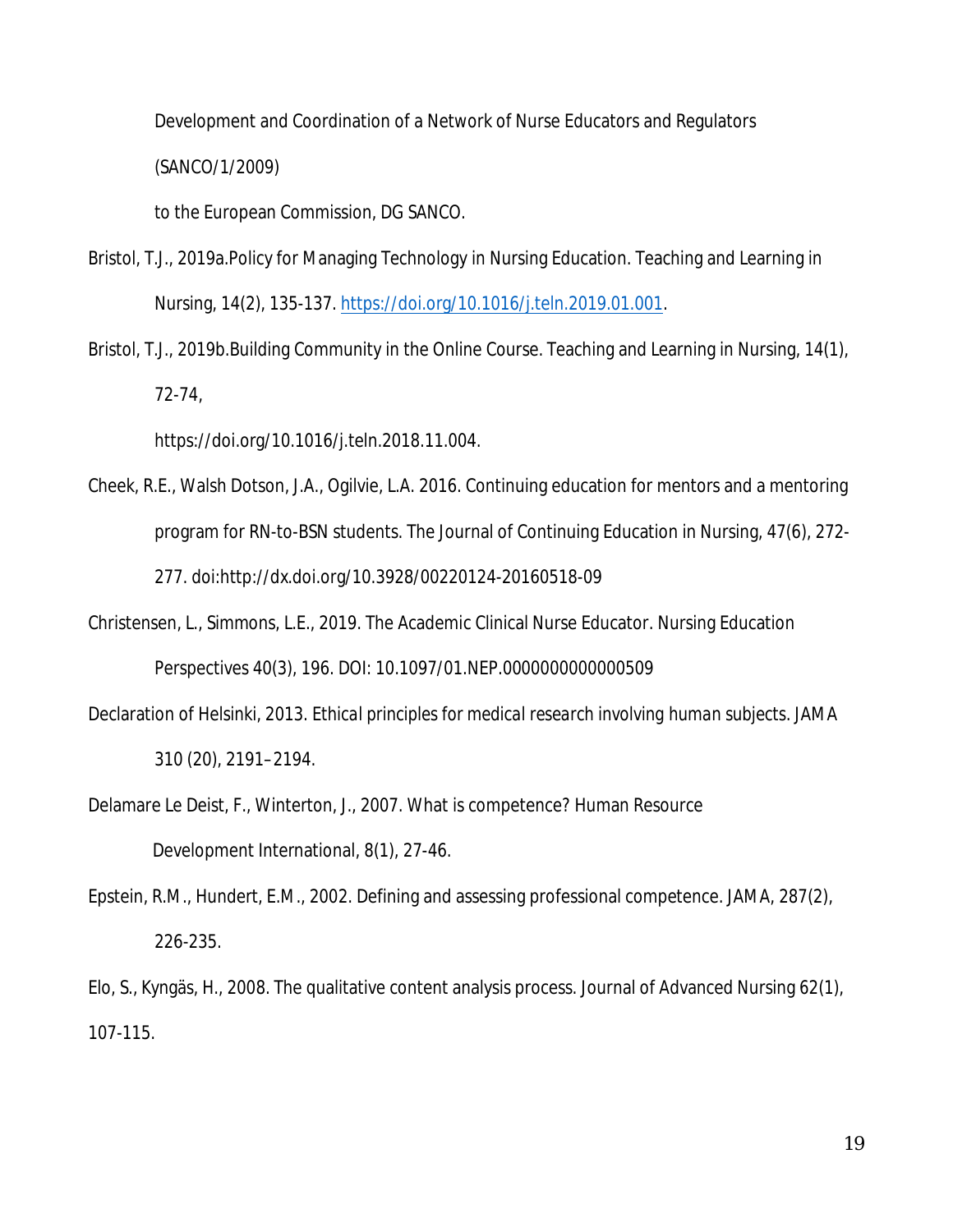European Federation of Nurses Associations, EFN Strategic & Operational lobby plan 2014-2020, revised 2016; http://www.efnweb.be/?page\_id=831#

- European Parliament, 2016. *Regulation (EU) 2016/679 of the European Parliament and of the Council of 27 April 2016 on the protection of natural persons with regard to the processing of personal data and on the free movement of such data and repealing Directive 95/46/EC* (General Data Protection Regulation).
- Fowler, A.C., Baker, M., Geraghty, S., 2017. Is faculty practice valuable? The experience of Western Australian nursing and midwifery academics undertaking faculty clinical practice - A discussion paper.

Nurse Education in Practice 26, 91-95. https://doi.org/10.1016/j.nepr.2017.07.005.

- Garside, JR., Nhemachena, J.Z.Z., 2013. A concept analysis of competence and its transition in nursing, Nurse Education Today, 33(5), 541-545. https://doi.org/10.1016/j.nedt.2011.12.007.
- Gonczi A., 2013. Competency-Based Approaches: Linking theory and practice in professional education with particular reference to health education. Educational Philosophy and Theory, 45(12), 1290-1306, DOI: 10.1080/00131857.2013.763590
- Guerriero, S. (ed.), 2017. *Pedagogical knowledge and the changing nature of the teaching profession*. Paris, France: OECD Publishing.

Guy, J., Taylor, C., Roden, J., Blundell, J., Tolhurst, G., 2011. Reframing the Australian nurse teacher competencies: do they reflect the 'REAL' world of nurse teacher practice? Nurse **Education** 

Today *31*(3), 231-237.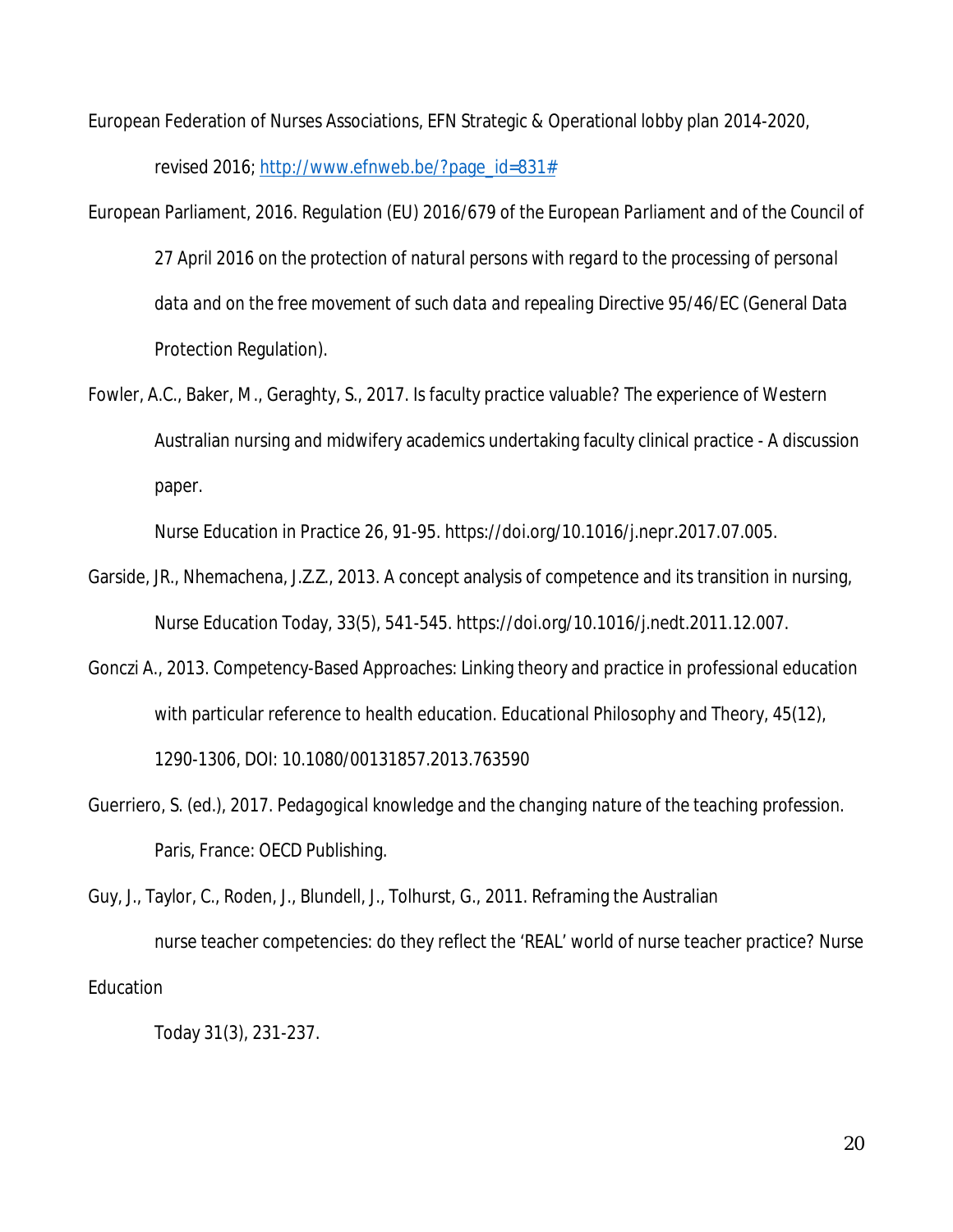- Harden, K., Price, D., Duffy, E., Galunas, L., Rodgers, C., 2017. Palliative care: improving nursing knowledge, attitudes, and behaviors. Clinical Journal of Oncology Nursing *21*(5), E232-E238.
- Hendrickx, L., Winters, C., 2017. Access to continuing education for critical care nurses in rural or remote settings. Critical Care Nurse *37*(2), 66-71.
- Kulju, K., Stolt, M., Suhonen, R., Leino-Kilpi, H., 2016. Ethical competence: a concept analysis. Nursing Ethics *23*(4), 401–412.
- Lahtinen, P., Leino-Kilpi,H., Salminen, H.,2014. Nursing education in the European higher education area — Variations in implementation, Nurse Education Today, 34(6), 1040-1047, https://doi.org/10.1016/j.nedt.2013.09.011.
- LeRouge, C., Van Slyke, C., Seale, D., Wright, K., 2014. Baby boomers' adoption of consumer health technologies: survey on readiness and barriers. Journal of Medical Internet Research *16*(9), e200.
- McAllistair, M., Flynn, T., 2016. The Capabilities of Nurse Educators (CONE) questionnaire: development and evaluation. Nurse Education Today *39*, 122-127.
- McQueen, L., Cockrofta, M., Mullins, N., 2017. Imogene King's theory of goal attainment and the millennial nurse: an important mentoring tool for nurse educators. Teaching and Learning in Nursing *12*(3), 223-225.
- Mikkonen, K., Ojala, T., Koskinen M., Piirainen, A., Sjögren, T., Koivula, M., Lähteenmäki, M.L., Saaranen, T., Sormunen, M., Ruotsalainen, H., Salminen, L., Kääriäinen, M. 2018. Competence of health science teachers – a systematic review of quantitative studies. Nurse Education Today, 70, 77- 86.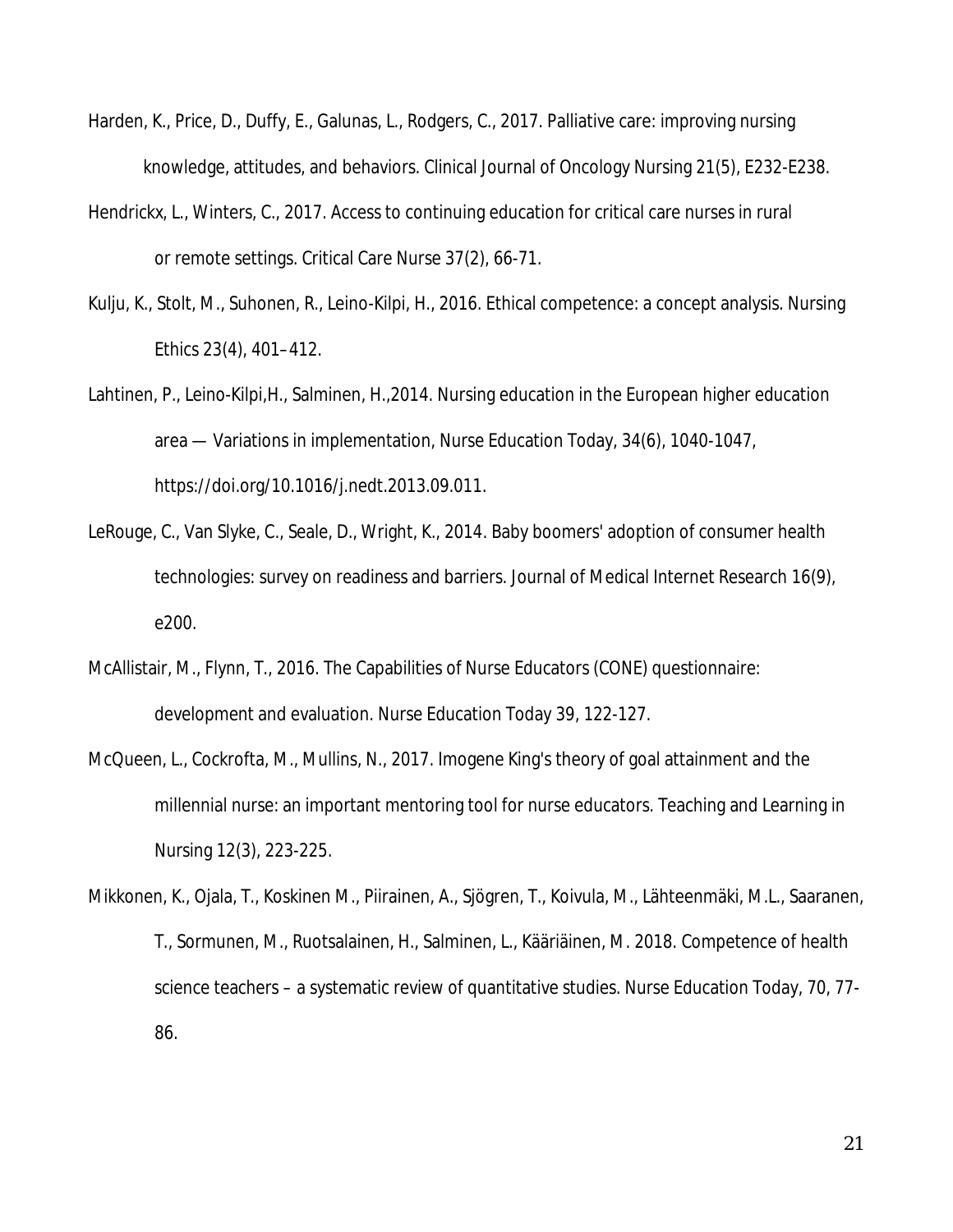Ministry of Education and Culture, 2014. *University of Applied Science Act 1129/2014*. Helsinki, Finland: Ministry of Education and Culture.

Ministry of Justice, 1999. *Personal Data Act 523/1999*. Helsinki, Finland: Ministry of Justice. National League for Nursing, Certified Nurse Educator (CNE®) 2019 Candidate Handbook, Academic Nurse

Educator Certification Program. Revised March 2019.

National League for Nursing 2019. http://www.nln.org/centers-for-nursing-education/nln-center-forinnovation-in-

education-excellence

Nilsson M., Blomqvist K., Andersson I., 2017. Salutogenic resources in relation to teachers' work-life balance. Work;

56(4), 591-602. doi:10.3233/WOR-172528.

Oprescu, F., McAllister, M., Duncan, D., Jones, C., 2017. Professional development needs of nurse educators. An

Australian case study. Nurse Education in Practice, 27, 165-168.

https://doi.org/10.1016/j.nepr.2017.07.004.

- O'Brien, B.C., Harris, I.B., Beckman, T.J., Reed, D.A., Cook, D.A., 2014. Standards for reporting qualitative research: a synthesis of recommendations. Association of American Medical Colleges *89*(9), 1245-1251.
- Orvik, A., Larun, L., Berland, A., Ringsberg, K.C., 2013. Situational factors in focus group studies: a systematic review. International Journal of Qualitative Methods *12*(1), 338- 358.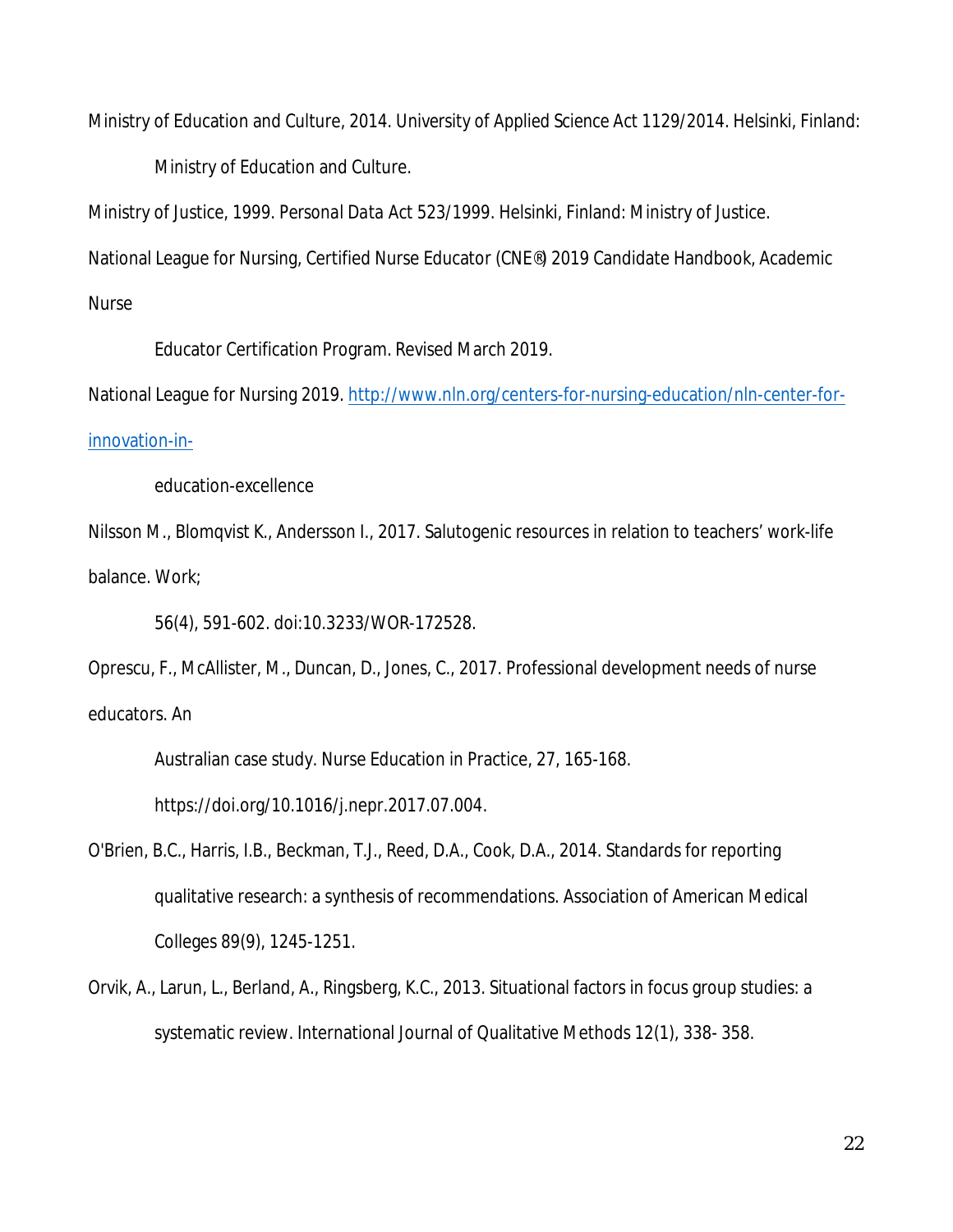- Patterson, B.J., Krouse, A.M., 2015. Competencies for Leaders in Nursing Education. Nursing Education Perspectives (National League for Nursing), 36(2):76-82. doi:10.5480/13-1300
- Paul, P.A., 2015. Transition from novice adjunct to experienced associate degree nurse educator: A comparative qualitative approach. Teaching and Learning in Nursing 10(1), 3-11. https://doi.org/10.1016/j.teln.2014.09.001.
- Pihlainen, V., Kivinen, T., Lammintakanen, J., 2016. Management and leadership competence in hospitals: a systematic literature review. Leadership in Health Services *29*(1), 95-110.
- Salminen, L., Gustafsson, M.L., Vilén, L., Fuster, P., Istomine, N., Papastavrou, E., 2016. Nurse teacher candidates learned to use social media during the international teacher training course. Nurse Education Today *36*, 354-359.
- Salminen, L., Melender, H., Leino-Kilpi, H., 2009. The competence of student nurse teachers. International Journal of Nursing Education Scholarship *6*(1), 1548-923X.
- Salminen, L., Stolt, M., Koskinen, S., Leino-Kilpi, H., 2013. The competence and the cooperation of nurse educators. Nurse Education Today *33*(11), 1376–1381.
- Sayers, J., Lopez, V., Howard, P.B., Escott, P., Cleary, M., 2015. The leadership role of nurse educators in mental health nursing. Issues in Mental Health Nursing *36*(9), 718-724.
- Song, J., 2018. Ethics Education in Nursing: Challenges for Nurse Educators. Kai Tiaki Nursing Research, 9(1), 12–17.

Retrieved from:

http://search.ebscohost.com/login.aspx?direct=true&db=cin20&AN=133618886&site=ehostlive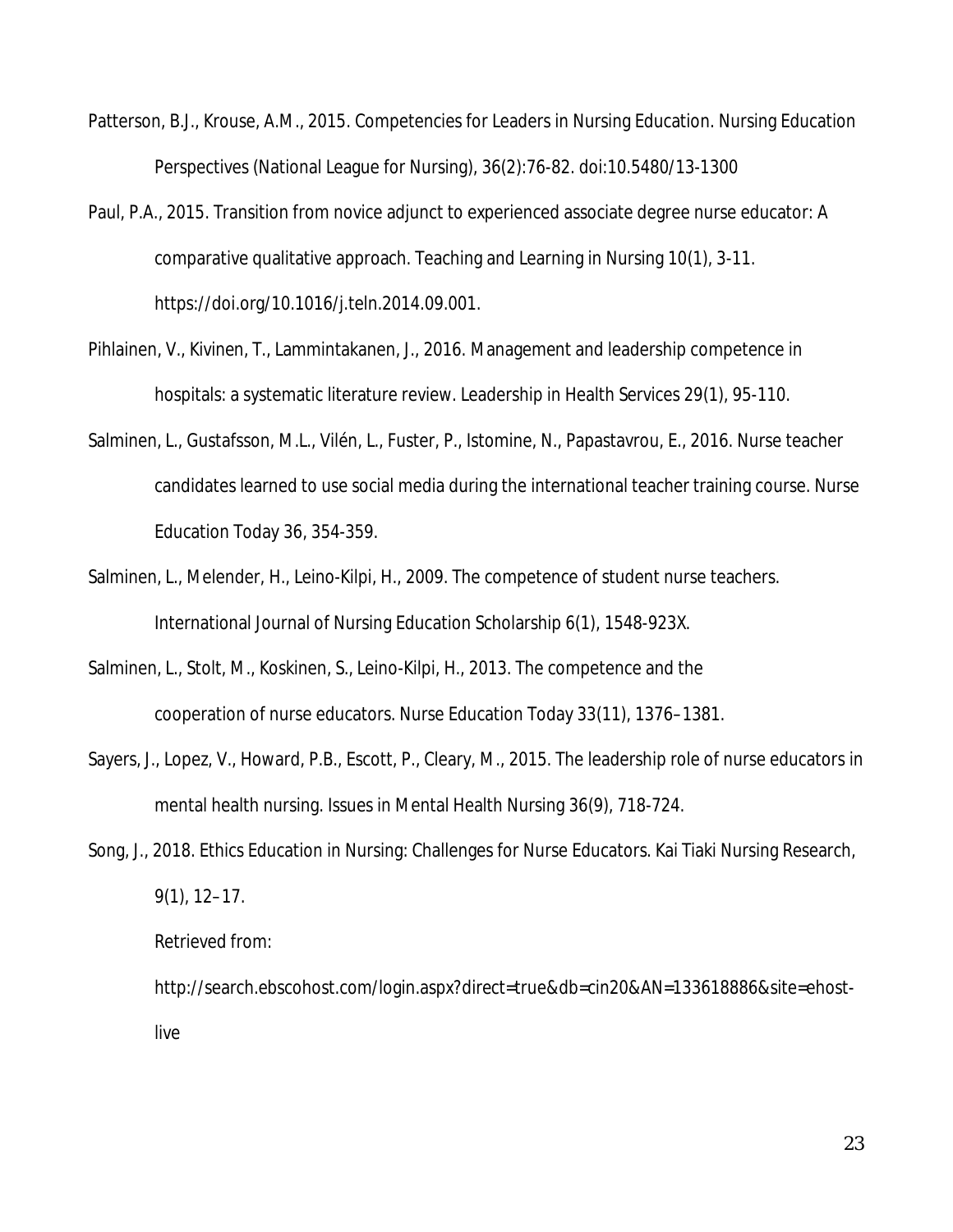- Tong, A., Flemming, K., McInnes, E., Oliver, S., Craig, J., 2012. Enhancing transparency in reporting the synthesis of qualitative research: ENTREQ. BMC Medical Research Methodology *12*, 181.
- Topping, A., Buus Boje, R., Rekola, L., Hartvigsen, T., Prescott, S., Bland, A., Hannula, L., 2015. Towards identifying nurse educator competencies required for simulation-based learning: a systemised rapid review and synthesis. Nurse Education Today *35*(11), 1108-1113.
- Tong, A., Flemming, K., McInnes, E., Oliver, S., Craig, J., 2012. Enhancing transparency in reporting the synthesis of qualitative research: ENTREQBMC. Medical Research Methodology *12*, 181.
- Töytäri, A., Piirainen, A., Tynjälä, P., Vanhanen-Nuutinen, L., Mäki, K., Ilves, V., 2016. Higher education teachers' descriptions of their own learning: a large-scale study of Finnish Universities of Applied Sciences. Higher Education Research & Development *35*(6), 1284-1297.

Vilen, L., Salminen, L., 2016. Continuing education for maintaining and developing the skills of health care teachers

(in Finnish). Nursing Science (in Finnish) *28*(2), 137–149.

- Walls, E., 2019. The value of situational leadership: the journal of the health visitors' association. Community Practitioner, 92(2), 31-33. Retrieved from https://search.proquest.com/docview/2187546684?accountid=13031
- Warnick, B.R., Silverman, S.K., 2011. A framework for professional ethics courses in teacher education. Journal of Teacher Education *62*(3), 273–285.
- World Health Organization (WHO), 2016. *Nurse Educator Core Competencies*. Geneva, Switzerland: WHO.
- Öner, U., 2018. Factors associated with technology integration to improve instructional abilities: A path model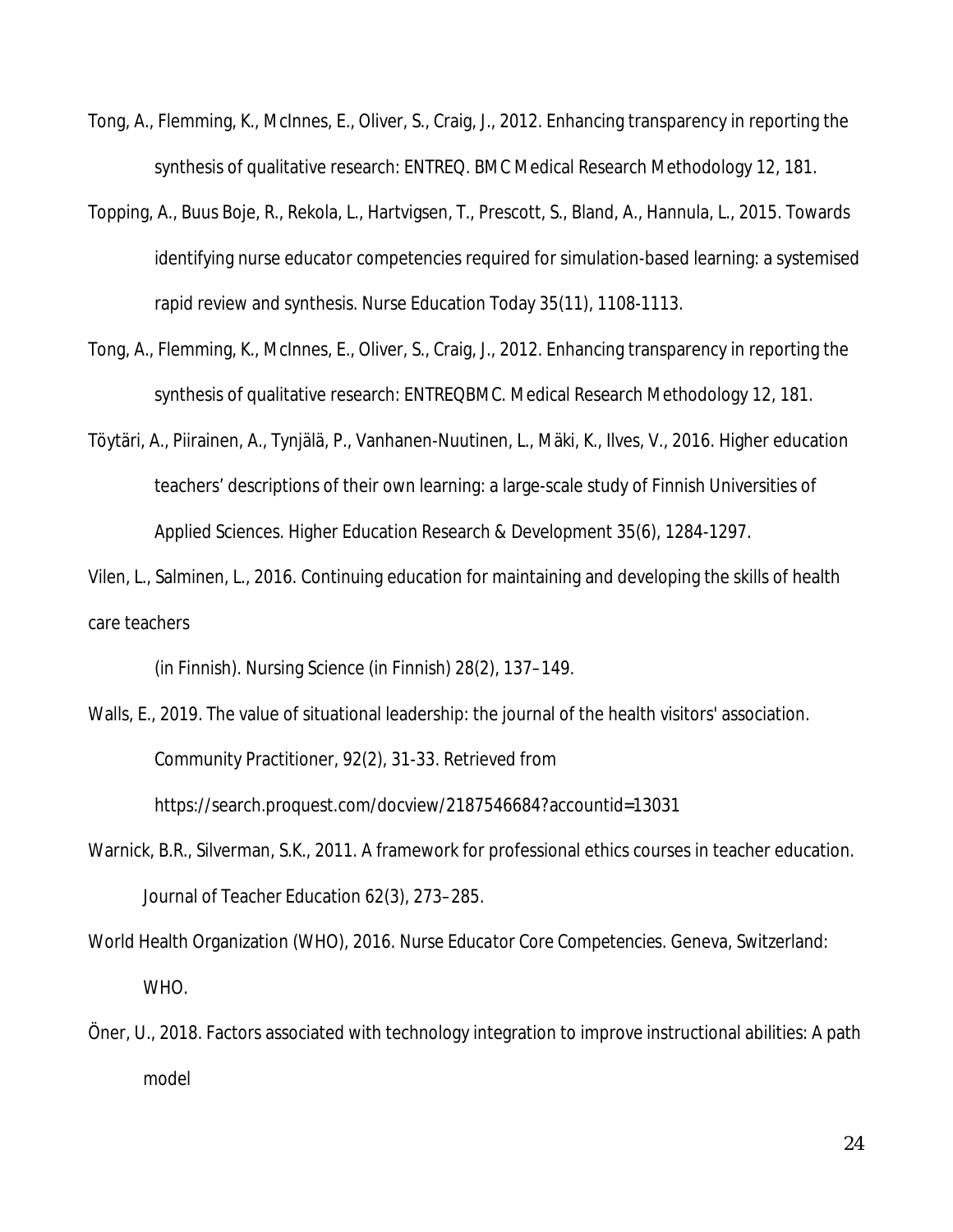Australian Journal of Teacher Education, 43 (4). 31-50.